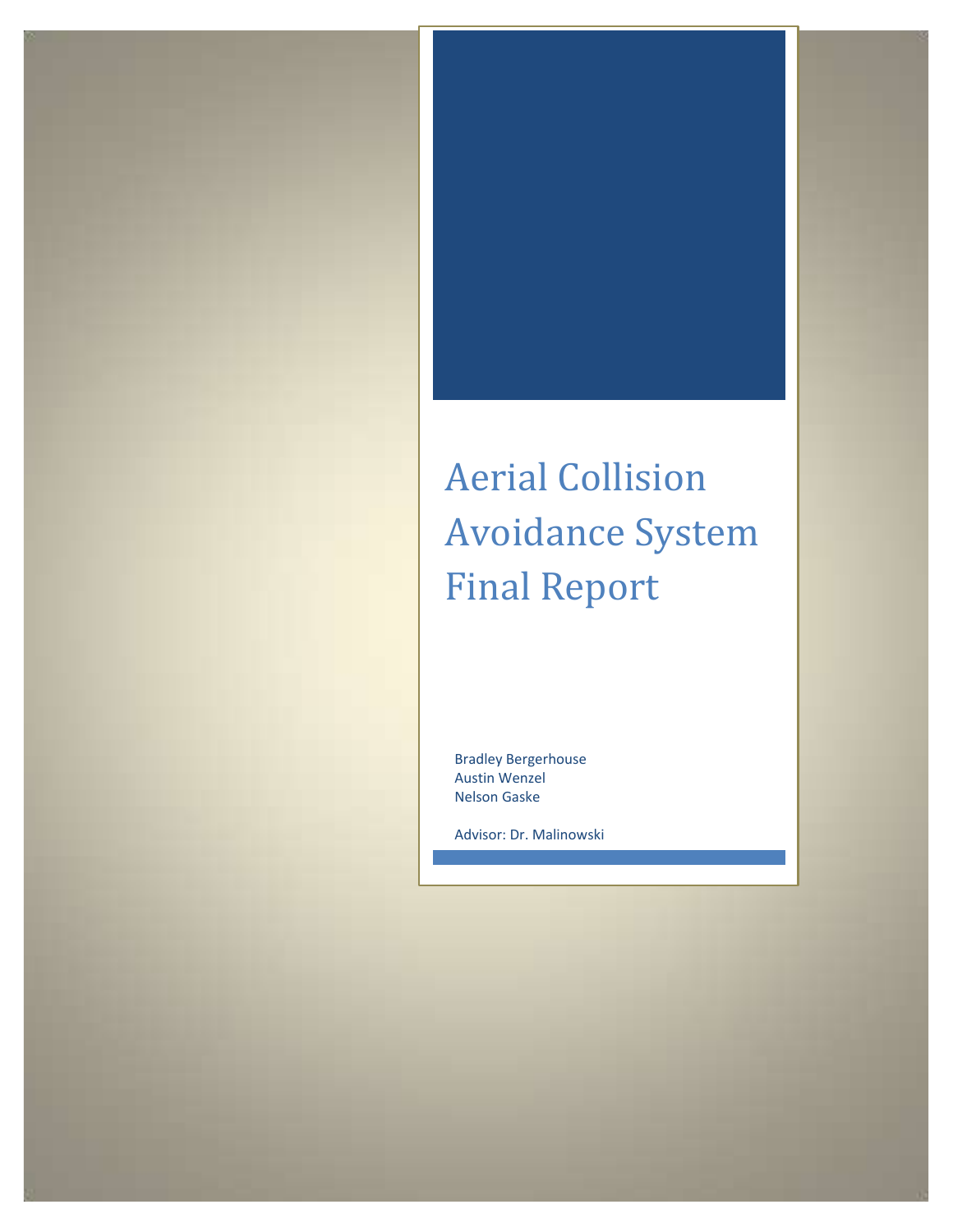# ABSTRACT

<span id="page-1-0"></span>The Aerial Collision Avoidance System is designed to implement collision avoidance on a quadcopter platform using minimal sensor input. The project consists of wireless communication system, IR range-finders, a real-time Linux system, and a quadcopter aerial platform. The quadcopter is controlled by a computer connected to the system wirelessly. The Linux system minutely alters given commands to avoid obstacles based on ranging sensor inputs. The system is also designed to keep the aerial platform in place or land it safely in case of communication link breakdown.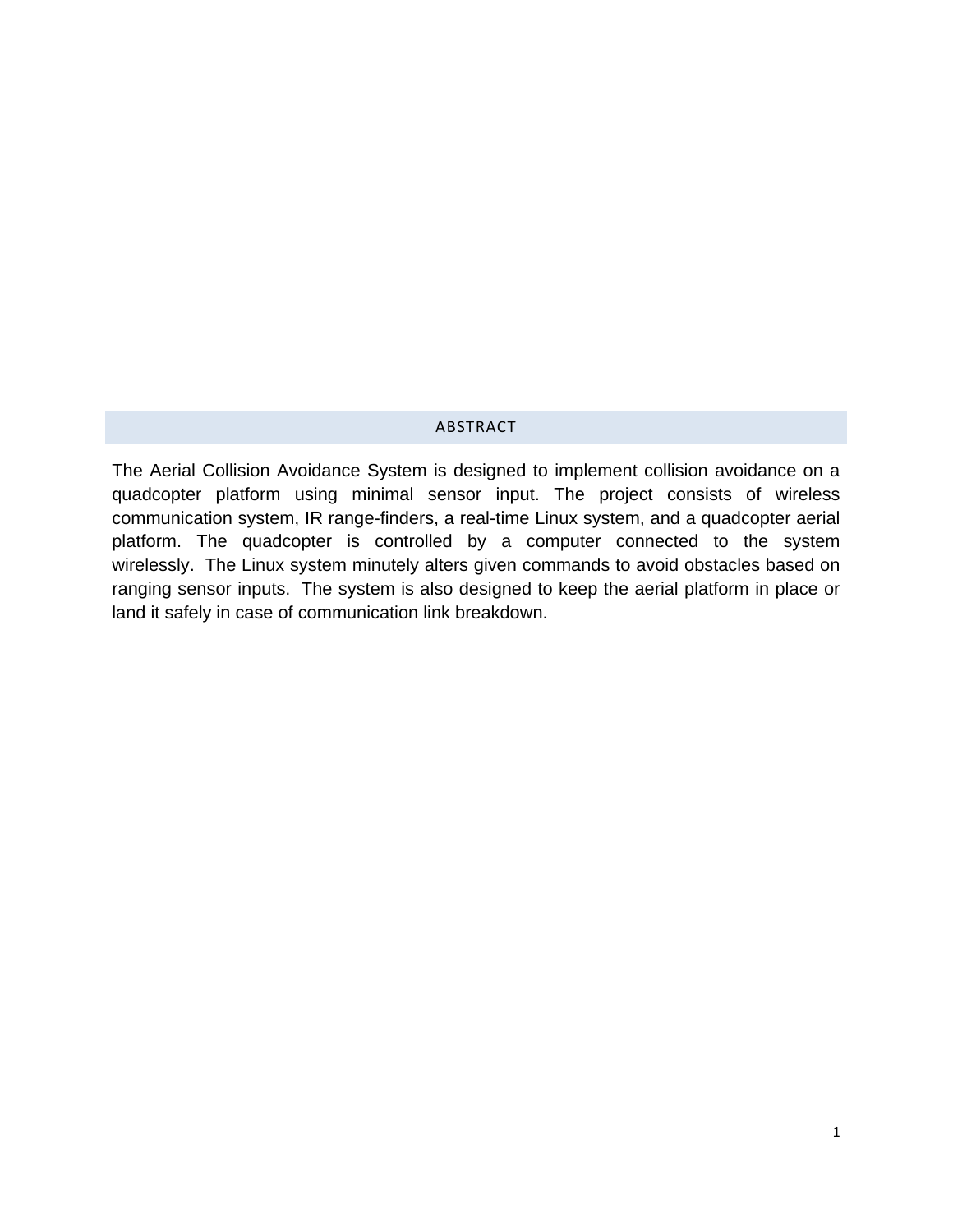# TABLE OF CONTENTS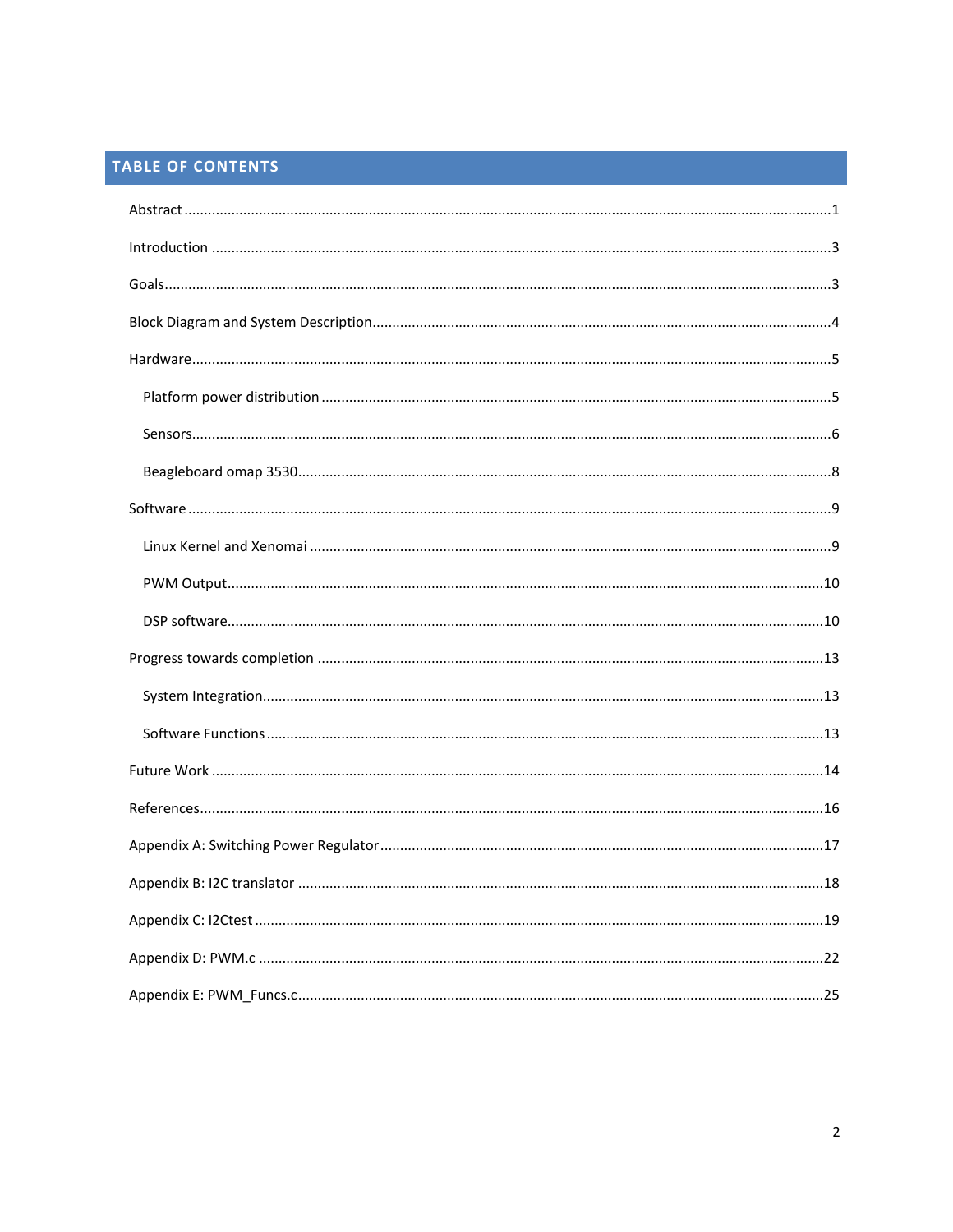# <span id="page-3-0"></span>INTRODUCTION

Quadcopters maintain the ability to move rapidly and agilely through the air much like a plane while maintaining the helicopter's ability to hover and move at low airspeeds. By equipping such a copter with distance sensors and cameras an autonomous aerial vehicle is created which can avoid nearby obstacles regardless of velocity. Information gathered by these sensors will then be used to navigate the quadcopter through spaces too tight for other styles of autonomous aerial vehicles.

# <span id="page-3-1"></span>GOALS

Since this is the first time an aerial robotic project is attempted in our ECE department it was hard to foresee how much work can be accomplished. Original project was aiming for a complete autonomous quadcopter platform. However, in the course of research and development it turned out that these goals were not obtainable in the time allotted. The following list is the original goals of the project:

- To develop a quadrocopter platform
- Autonomously navigate through narrow passages using onboard and stationary sensors
- Avoid obstacles using video and other sensor feedback
- Implement backup fly-by-wire controls for safety and testing

After numerous discoveries it was determined that the time frame for the original project was much too short. As such, the goals were revised with goals that were possibly obtainable within the time frame.

- Use various sensors to detect obstacles
- Autonomously avoid obstacles in the path
- Eliminate collisions due to human error

The revised goals indicate the system was more complicated and nuanced than originally anticipated. After encountering difficulties it was determined that time was best spent heavily documenting the process of attempting to meet the revised goals in lieu of the original goal specifications. The documentation left is a complete set of materials and resources believed to be necessary and sufficient for the completion and extension of the original goals in future projects.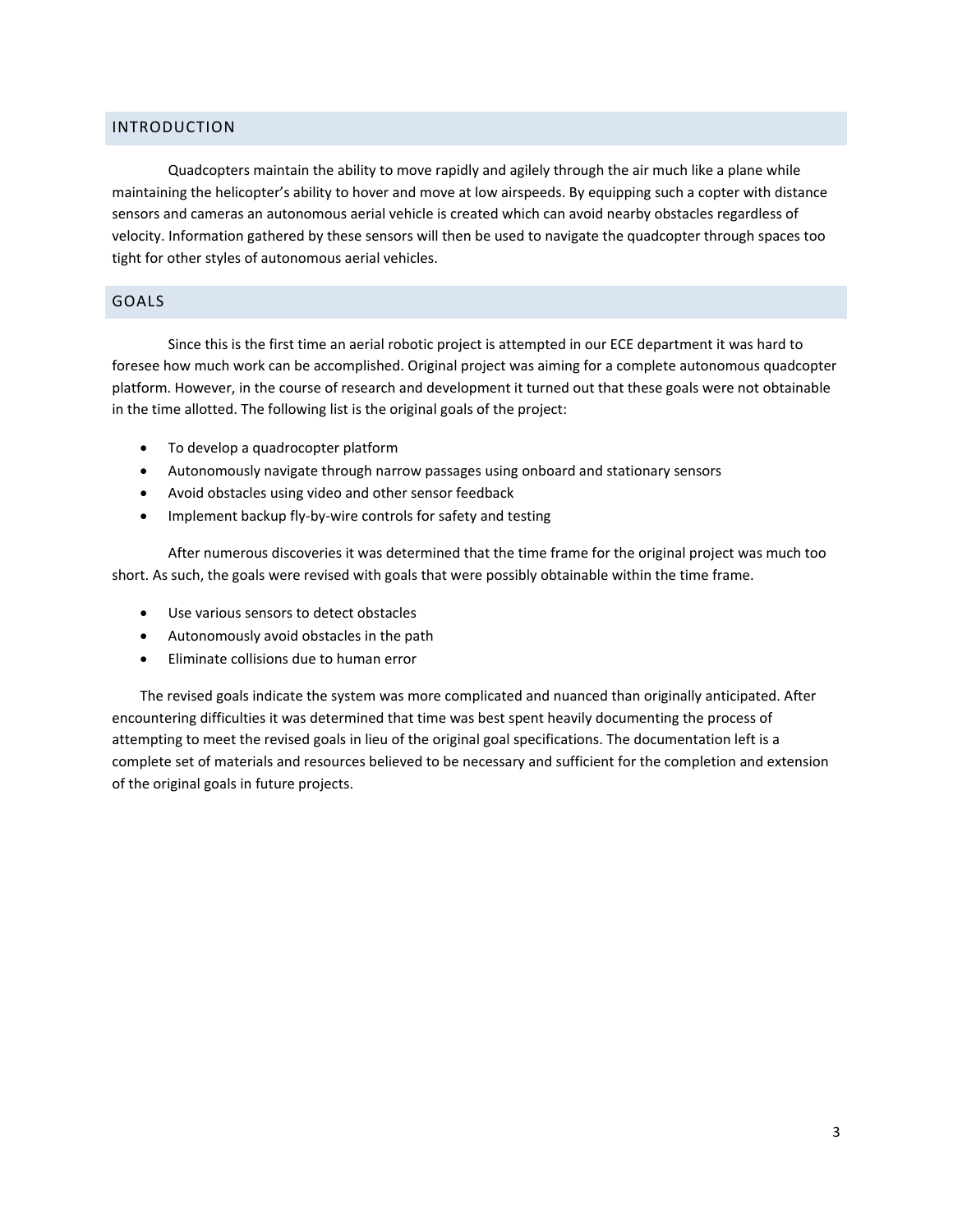# <span id="page-4-0"></span>BLOCK DIAGRAM AND SYSTEM DESCRIPTION



#### **Figure 1 System Block Diagram**

There are various subsystems, including the XAircraft X650 quadcopter platform, BeagleBoard-xM, IR distance sensors, and camera for visual input.

The entire project is based on the XAircraft X650 quadcopter as the flying platform. This choice was made based on its lifting capabilities and cost effectiveness. The platform contains a flight controller, attitude heading reference system (AHRS) , electronic speed controllers (ESC) and brushless motors. The flight controller receives input usually from a remote control transmitter/receiver combo, but for this project it receives input from the BeagleBoard directly. This relationship can be seen in the right of Figure 1. The AHRS is responsible for stability of the platform by transmitting attitude and heading information to the flight controller. The flight controller then transmits control signals to the ESC's which drive the brushless motors.

The BeagleBoard-xM is a high end hobbyist embedded computing solution. It contains a TI OMAP processor, which includes integrated ARM and DSP cores. The BeagleBoard is the main component of this project and can be seen in the center of Figure 1. It has many input and output ports including USB, audio, HDMI, PS/2, and serial. In addition to its many ports, it runs Linux which the teams familiarity with increased productivity throughout the project.

Infrared distance sensors are used to aid in obstacle avoidance. The interface to the BeagleBoard can be seen on the left of Figure 1. The decision criteria for the sensors were predominately based on effective distance, as the project needed sensors that functioned from ~15-150cm. The Sharp GP2Y0A02YK0F sensor was chosen primarily based on meeting the range requirements and low cost.

A Leopard Imaging 5 megapixel camera is used for image processing in combination with the BeagleBoard. The camera was chosen because the BeagleBoard has a header specifically design for this style camera. The 5 megapixel model creates a high resolution image providing large amounts of information for image processing.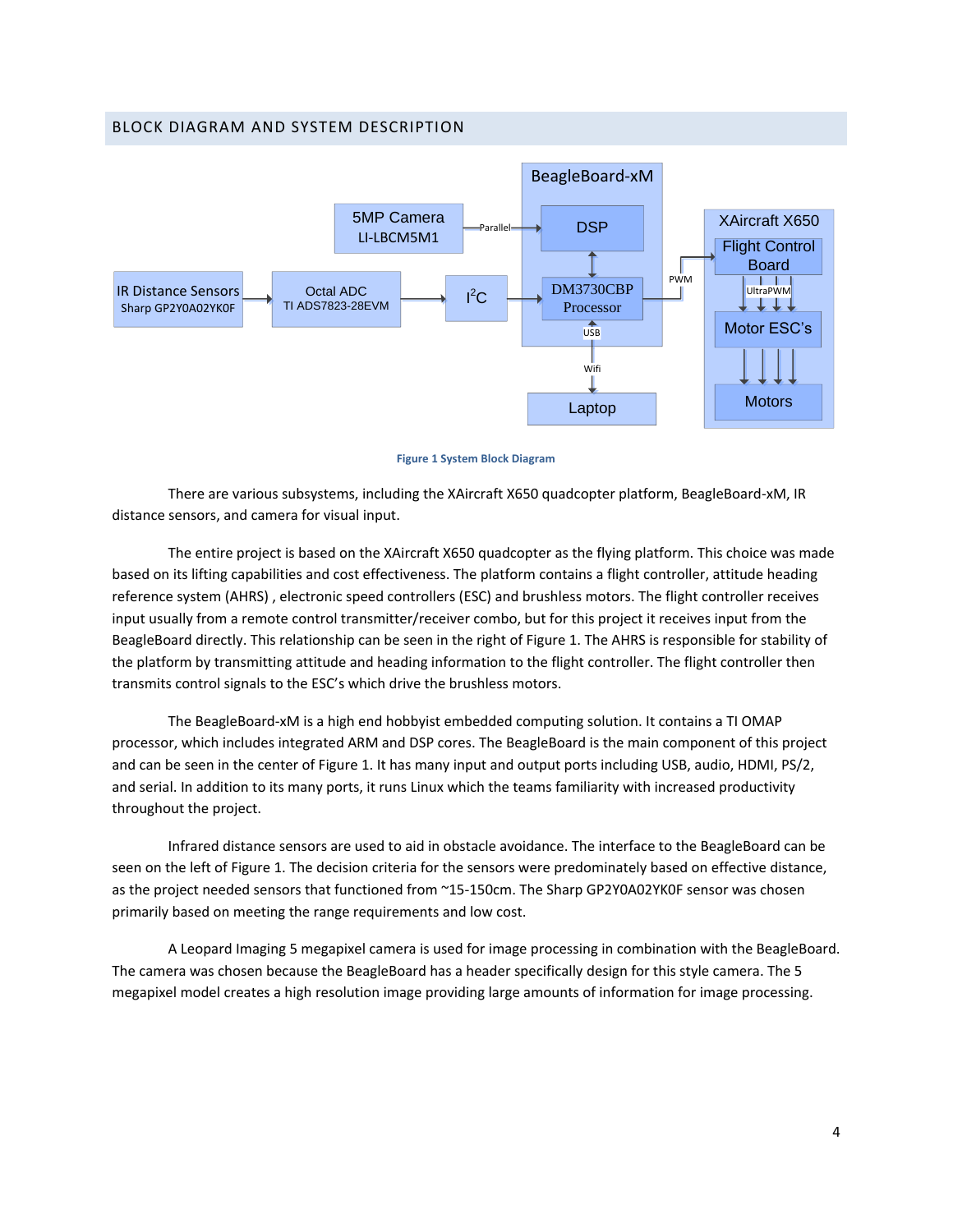# <span id="page-5-0"></span>HARDWARE

The following sections describe the hardware subsystems used in this project. The major hardware components are shown in the block diagram section above and consist of: platform power distribution, sensors, and the BeagleBoard. The list below indicates equipment either purchased or modified for this project in particular.

- XAircraft X650 Quadcopter Platform
- BeagleBoard-xM
- Leopard Imaging 5MP Camera
- Belkin Wireless USB network card
- IR distance sensors (Sharp GP2Y0A02YK0F)
- Octal ADC TI ADS7823-28EVM
- Sparkfun Logic Level Converter (1.8V to 5V)
- Battery (11.1V 3S LiPo)
- 5V Switching Power Regulator

In addition to materials used for the platform and project itself, a number of laboratory devices were used in the building and testing of individual project components. The list below shows the particular pieces of equipment used in the lab for testing and debugging purposes.

- **EQ-2690** Tektronix TDS 2024B Oscilloscope
- **EQ-2385** Agilent E3630A DC Bench supply
- **EQ-2140** Fluke 45 DMM
- **EQ-2700** Agilent 33220A Waveform Generator

# <span id="page-5-1"></span>PLATFORM POWER DISTRIBUTION

The quadcopter platform requires a typical 11.1V battery, so a battery was chosen with an output voltage of 11.1V and a high capacity. Since the project has numerous subsystems, a 5000mAh 3 cell Lithium Polymer battery was chosen to power the project. The platform flight controller and ESCs run directly off of the 11.1V battery, while the rest of the subsystems require 5V. To accomplish this, a switching regulator was borrowed from another project and rebuilt to be lighter with a smaller footprint. The regulator provides a stable 5V output for the rest of the platform subsystems. The circuit we used was one of the test circuits for the LM2576HV-ADJ part, with one addition. A potentiometer was included to tune the output voltage to precisely 5V, because the BeagleBoard needs a consistent supply of 5V. The circuit for the switching regulator can be seen in Appendix A. Figure 2 below displays how power is distributed across the platform.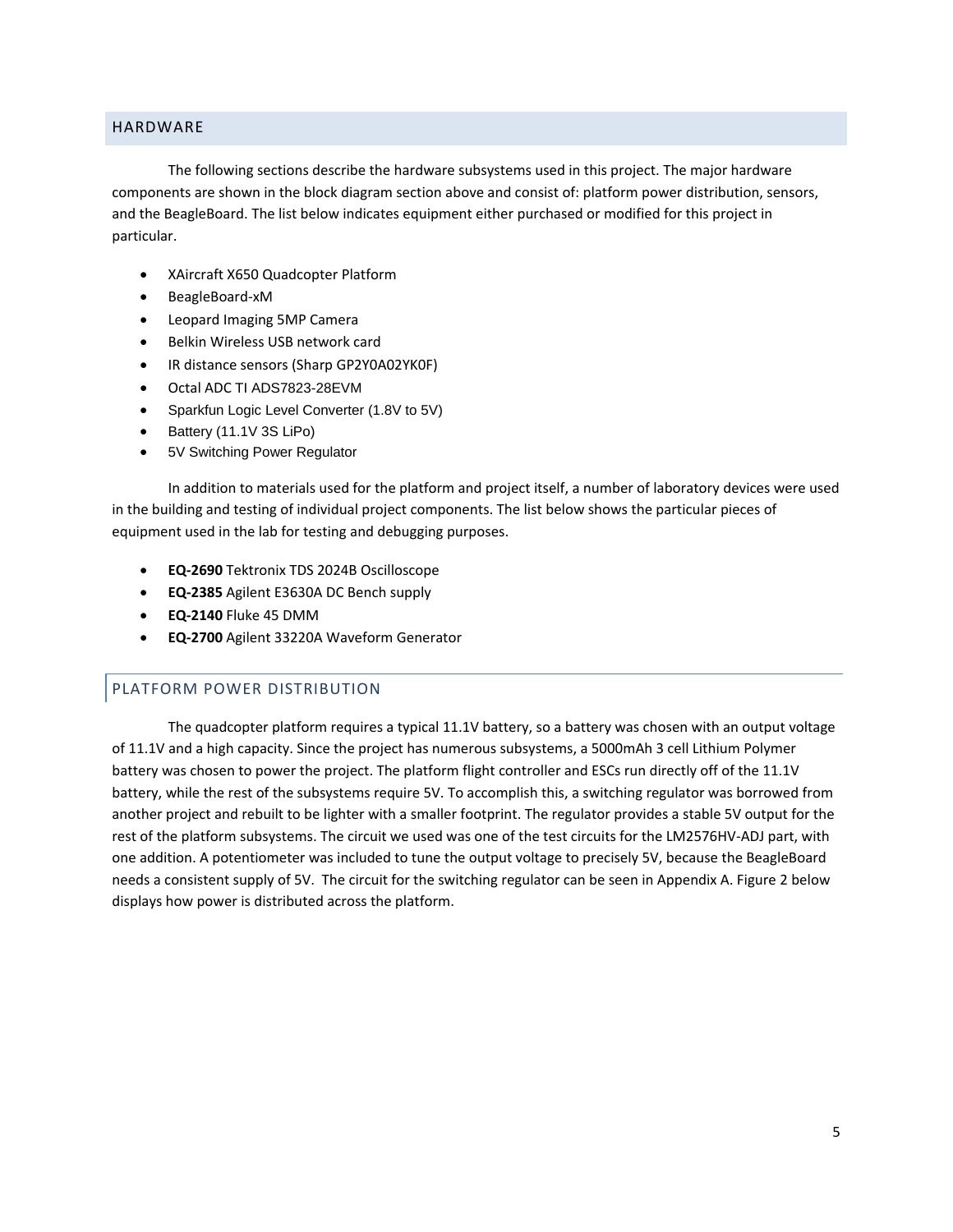

#### **Figure 2 Platform Power Distribution**

# <span id="page-6-0"></span>SENSORS

The sensors used for this project include:

- 5MP camera (LI-LBCM5M1)
- IR distance sensors (Sharp GP2Y0A02YK0F)

The purpose of the camera is to provide feedback on how fast and far the platform has traveled through image processing. This task can be performed by capturing images below the platform where "markers" will be placed along the platforms flight-path. These "markers" can be dots of specific color that the software would recognize. The camera plugs directly into a socket on the Beagleboard, where it communicates over a parallel protocol, and is to be positioned on the platform so it is pointing downward. The image resolution is reduced to a smaller resolution, such as 800x600, to perform image processing quicker.

Six Sharp GP2Y0A02YK0F Infrared distance sensors are used to determine distances in various directions. The following sections will detail the layout of the sensors, communication protocol, distance calculation, and the software system.

The IR sensors are placed in the positive and negative directions of Euclidian 3-space. These directions correspond to north, south, east, west, up, and down relative to the center of the quadcopter's compass. This arrangement is used to give the quadcopter a basic view of its surroundings. The Inter-integrated circuit (I2C) communication protocol is used to communicate with the sensors through an ADC.

### I2C FOR SENSOR INPUT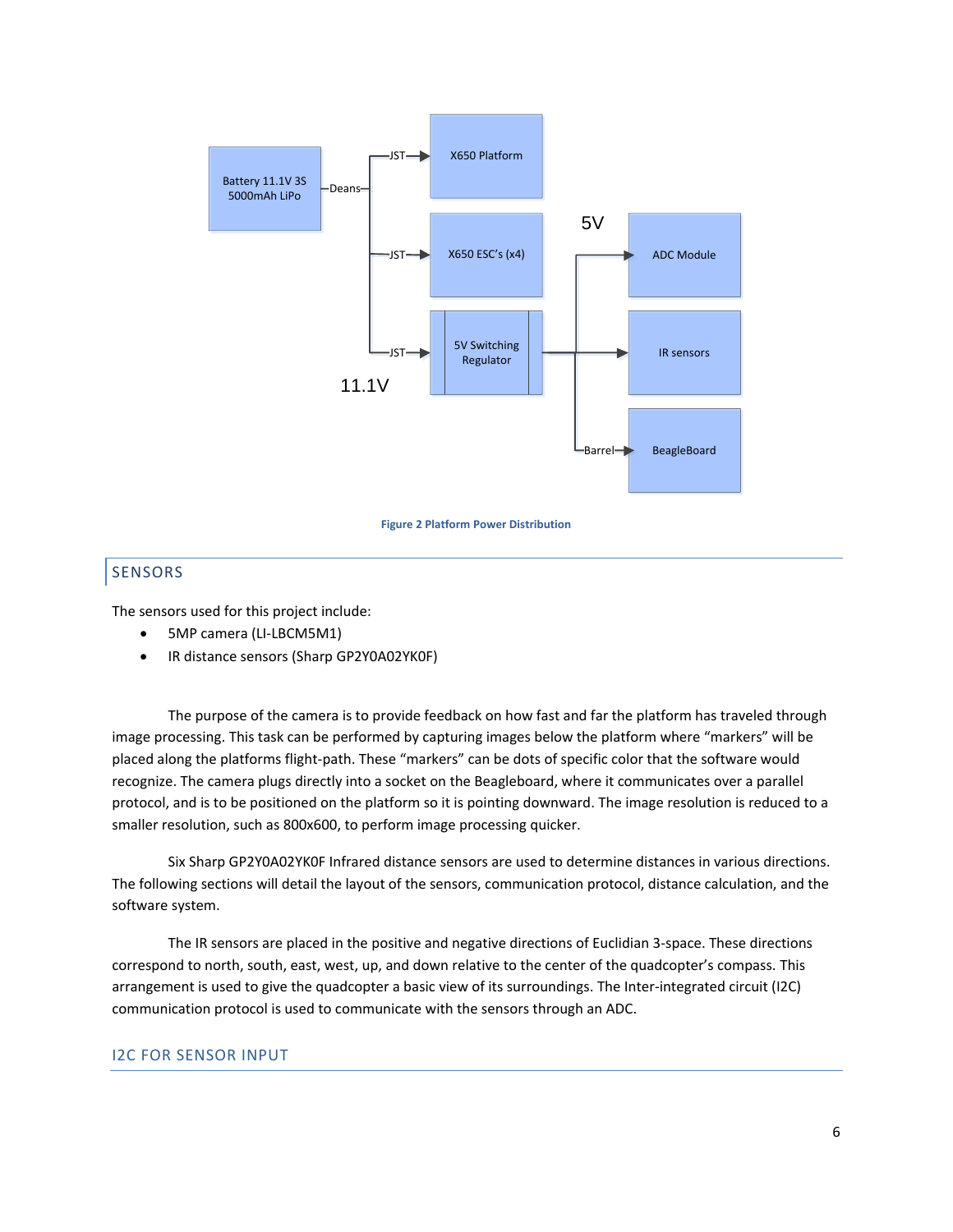I2C is present on both the BeagleBoard and ADC board. It provides adequate communication bandwidth and accessibility, making it the obvious choice for data acquisition. The ADC is connected to the BeagleBoard over the traditional 3-wire I2C setup (GND, SCL, SDA), with a level translator in between to translate the logic level from BeagleBoard (1.8V) to ADC (5V) levels. Each sensor is connected to the ADC through a separate channel and the ADC acts as a multiplexer to read multiple channels over a single I2C bus. The level translators go in between the BeagleBoard and ADC. Here is the arrangement of the translators on the I2C bus:



# Bidirectional level shifter circuit connecting two different voltage sections in an <sup>2</sup>C-bus system

#### **Figure 3 Level shifting circuit**

Figure 3 is only a generic level shifting circuit; the circuit actually used can be found in Appendix B. A part from Sparkfun [\[1\]](#page-16-1) was utilized that provided the exact circuit needed for I2C translation for cheaper than could be made individually for use with this project.

# SENSOR DISTANCE CALCULATION

Below in Figure 4 it can be seen that sensor output voltage is a nonlinear function. The nonlinear function is difficult to use when calculating discrete sensor values. The solution is to linearize the relationship between distance and an arbitrary function of voltage. A common method of linearizing IR range sensor data is through the use of a power function as in the code line below from Physical Computing [\[2\]](#page-16-2):

#### float distance =  $12343.85 * pow(analogRead(sensorPin), -1.15)$

As is apparent above, the distance calculation utilizes a floating point power function with a non-integer power. Normally in large systems, the power function is acceptable however the BeagleBoard's processor does not contain a floating point unit and must emulate floating point calculations in software. Due to the performance penalty of emulating floating point power functions the standard linearization function above is unsuitable and should not be used in a system expecting near real-time performance.

In lieu of the linearization above, this project uses a linear piecewise interpolation between experimental data points. The interpolation can be seen in the Figure 4 below as the straight lines connecting subsequent data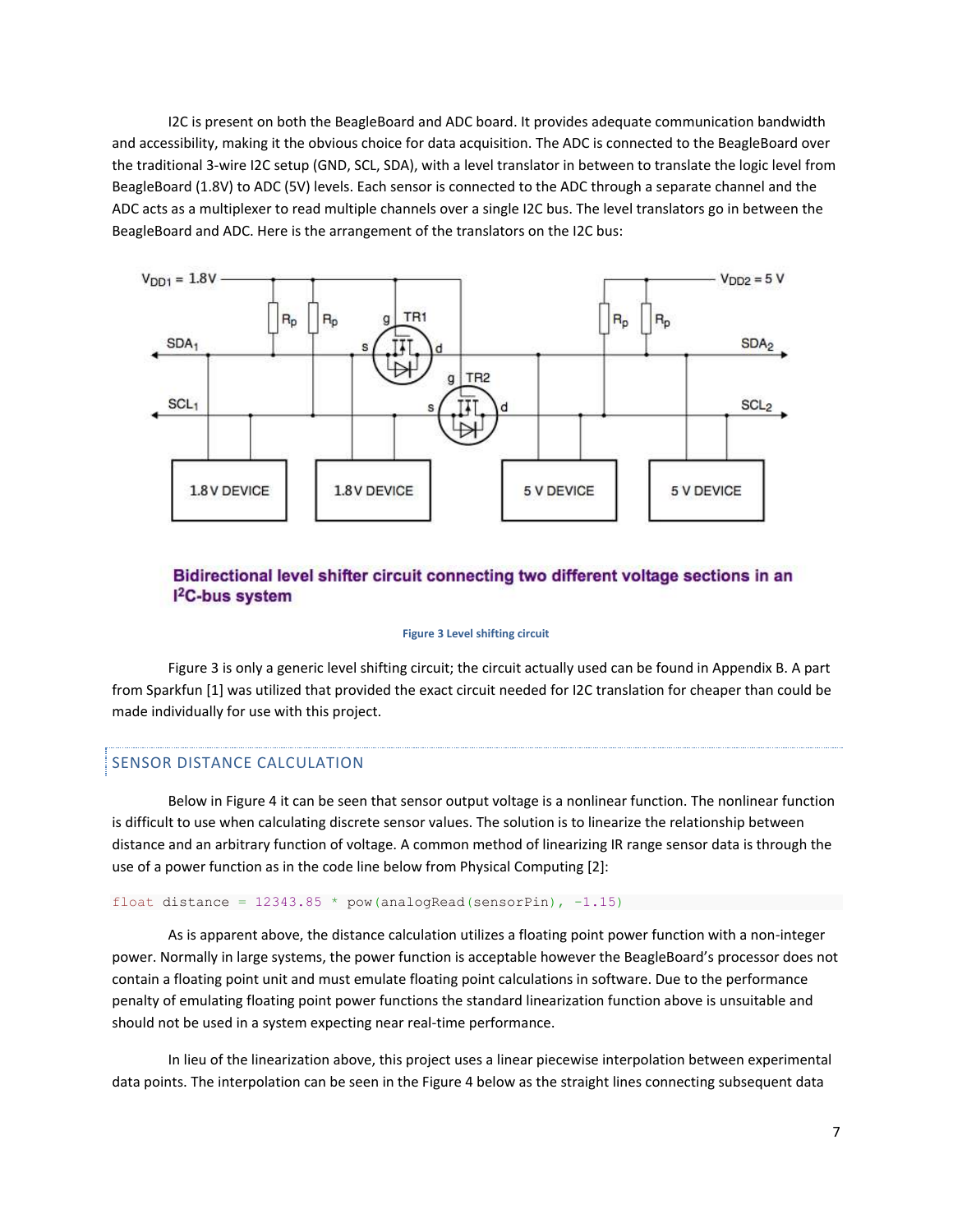points. The accuracy of this method can be increased linearly with respect to the number of data points used in the interpolation, allowing additional accuracy with minimal code maintenance should it be required in the future.



# **Voltage Vs. Distance**

**Figure 4 Sensor Output vs. Measured Distance**

# SENSOR CODE

The code that was used to communicate with the sensors can be found in Appendix C. It is used to acquire data from each sensor and compute the distance to the nearest object, if available. The sensor data is then placed in a shared memory location.

## <span id="page-8-0"></span>BEAGLEBOARD OMAP 3530

The Beagleboard was chosen for this project because it had the TI OMAP 3530 processor chip onboard. The OMAP 3530 processor controls all peripherals, subsystems, and memory connections on the Beagleboard using the L3 and L4 busses. The main subsystems that are used in this project are the ARM and DSP cores. The ARM core is used to control the I2C and the PWM functionalities and the DSP core is used for capturing images and image processing.

The OMAP processor is capable of running uC Linux or a lightweight regular Linux distribution. When running a full-fledged Angstrom Linux distribution with a graphical interface, the BeagleBoard consumes 1.3A at 5V. Additionally the BeagleBoard weighs in at 66 grams, which is very light considering the processing power available. These were the main reasons the BeagleBoard was chosen for this project.

#### DSP HARDWARE

The DSP core on the BeagleBoard is primarily used for processing digital signals like images or sound at a very fast rate. Finding out how the camera and DSP core interact was a challenging task. First of all, the camera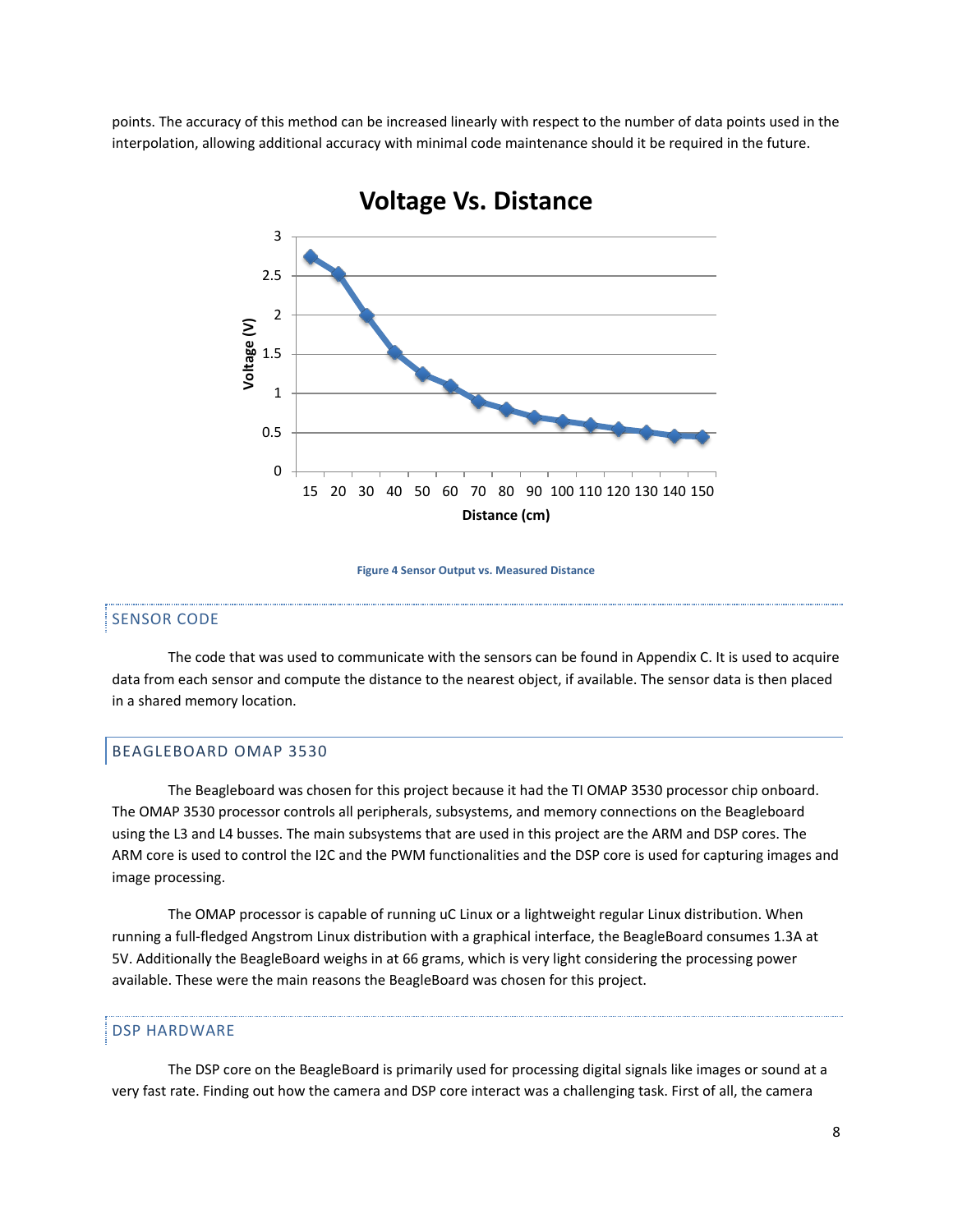module sends in pixel data in parallel to the camera image signal processor or ISP on the OMAP 3530 chip. The camera ISP is connected to the DSP core through the L3 bus. The L3 bus allows for other interconnections from the DSP core to other systems such as the ARM core or to memory.

The camera ISP supports up to 12-bits of RAW RGB data which can be used with the 5 MP leopard imaging camera. The RAW data is transferred in parallel, when in SYNC mode, through signal cam d0 to cam d11 where one pixel is sampled every cam pclk rising edge. This process is shown below in Figure 5 where cam hs and cam\_vs are used to identify active pixels. The RAW data can be sent to the DSP core to be processed then be sent to memory.

| cam pclk | www.communismental.com/www.communismental.com/www.communismental.com/www.communismental.com/www.communismental.com/ |  |
|----------|---------------------------------------------------------------------------------------------------------------------|--|
|          |                                                                                                                     |  |
| cam vs / |                                                                                                                     |  |

#### **Figure 5 Camera ISP clock timing**

# <span id="page-9-0"></span>SOFTWARE

The software subsystems in the project form a complex and comprehensive set of functions and routines including: reading the sensors, pulse width modulation, and image processing. This section details the Linux kernel providing the foundational processing structures, PWM output generation for flight control, I2C sensor data acquisition, and color distance calculation.

# <span id="page-9-1"></span>LINUX KERNEL AND XENOMAI

Linux is the chosen operating system (OS) for this project to provide high level abstractions of hardware and data management. This OS was chosen due to its efficiency when running on an embedded system and the presence of many default device drivers necessary for operation. Initially the Angstrom Linux distribution with kernel 2.6 was chosen to provide an initial on-board development environment to explore the software requirements to operate the hardware in the necessary fashion. The Angstrom distribution provided a test bed to determine rough power and timing requirements.

The platform currently uses a Linux kernel 2.6 patched with Xenomai – a real-time subsystem for Linux – which decreased power draw by 80% (mostly due to lack of graphical output and fewer processes running) and increased timing accuracy by three orders of magnitude. The current power draw is around .2A and the kernel has a timing accuracy to the microsecond. The power consumption is achieved by disabling video output on the HDMI port and Xenomai running the kernel in a hypervisor to create a pseudo real-time OS. The precision timing functions provided by a real-time environment are necessary for the PWM functionality and communication with the platform.

The Xenomai system supports a number of Application Programming Interfaces (APIs) called Skins. Each Skin is a complete set of functions emulating a proprietary API. The particular Skin used in this project is the Real Time Application Interface (RTAI) as it is a default and commonly used Skin. The particular function used to generate timings for PWM signals is **rt\_sleep(RTIME delay)** which suspends a process for **delay** nanoseconds. Additionally the Xenomai patch integrates into the default threading system in Linux which spawns non-real-time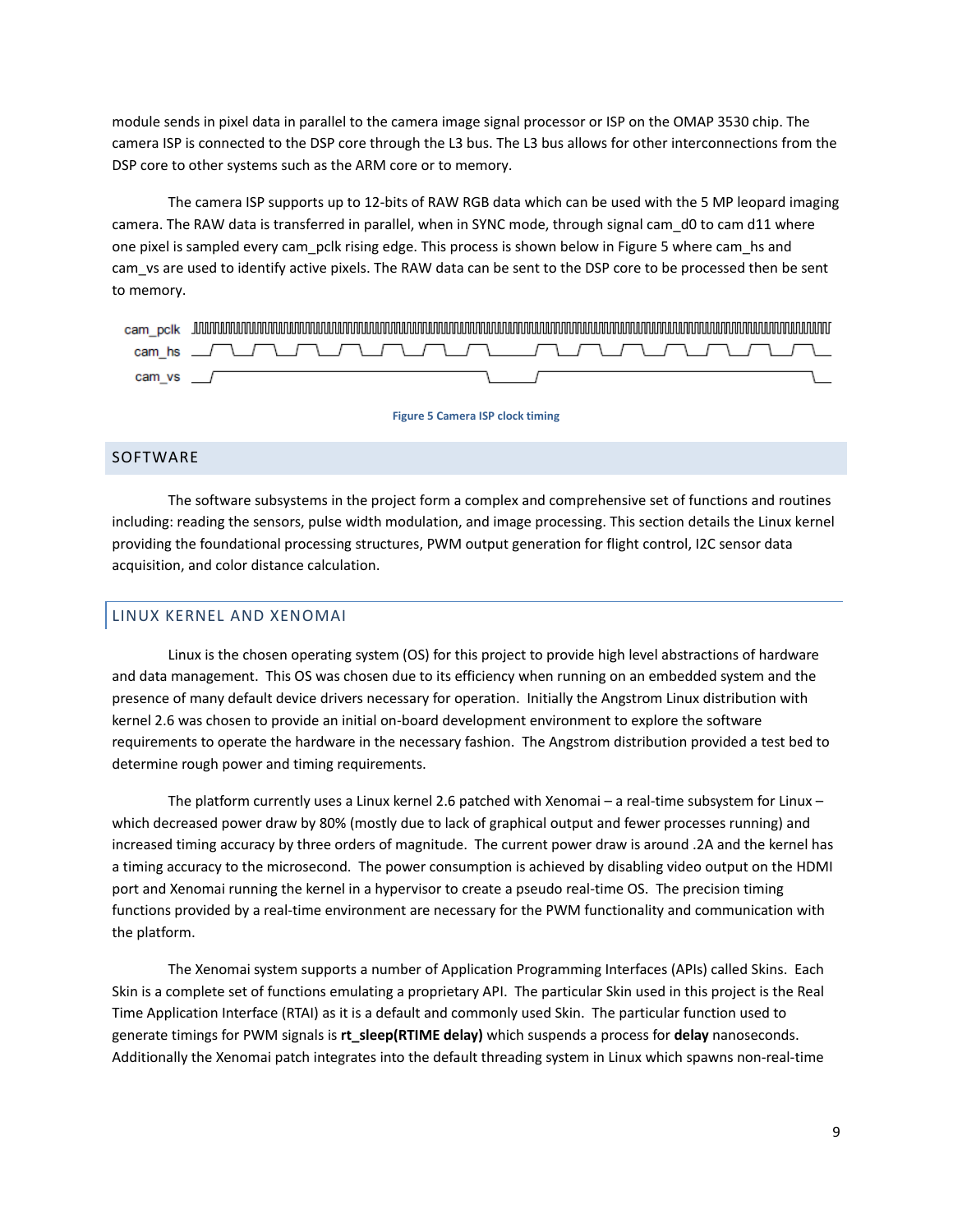threads. The spawned threads however can become nearly real-time through the use of precision timing functions which allow the thread to interrupt kernel code at the end of the timing.

# <span id="page-10-0"></span>PWM OUTPUT

The industry standard RC PWM consists of a number of pulses occurring with a frequency of 50Hz. The pulses vary from -100%PWM to +100%PWM indicating a high voltage time of 1ms to 2ms respectively. The remainder of the 20ms period is low voltage. The 0% PWM then becomes a pulse with a 1.5ms high time followed by 18.5ms of low voltage. Figure 6 below demonstrates the shape of the RC pulses.



#### **Figure 6 RC PWM timing**

An aerial platform such as a quadcopter requires 4 communication channels for total control and a fifth channel for gear/mode. The five channels required are pinned out to five General Purpose Input Output (GPIO) pins on the BeagleBoard xM's expansion header. Each pin is controlled by an individual software thread in charge of timing the switching. This functionality is split between an initialization/control file <PWM.c> (Appendix D) and the pin control file <PWM\_Funcs.c> (Appendix E).

PWM.c contains the initialization code using the Linux device drivers. These are used because the initialization is not a time sensitive process and the time taken for the driver to properly initialize the pin will have no effect on the final output. The program then initializes a shared memory segment mapped to the physical location of the GPIO control regions. The memory and some control information is then passed to the generation function spawned as a new thread. The generation function uses direct memory access via the shared segment to control the pin state which is the updated by the CPU automatically.

The pin voltage for a logic high is 1.8V and low voltage is 0V. The quadcopter platform relies on a logic level input of 0V low to 5V high. To facilitate the conversion a set of logic translators identical to those used for the I2C bus are employed to push the 1.8V up to 5V while maintaining the 0V low voltage. Figure 3 demonstrates this conversion where the SDA and SDL lines will be replaced with PWM channels.

# <span id="page-10-1"></span>DSP SOFTWARE

Determining which algorithm would be used for image processing was a very crucial decision for this project. At first, the idea of canny edge detection was brought up where the edges of the "markers" would be marked and compared to previous images. But that idea was changed to doing corner detection on the "markers" and comparing the corner points of previous images.

After extensive research, the Smallest Univalue Segment Assimilating Nucleus, or SUSAN, corner detection would be used to perform edge detection. The SUSAN corner detection algorithm takes the pixel in question, known as the nucleus pixel, and places a circular mask around the nucleus pixel. All pixels in the mask are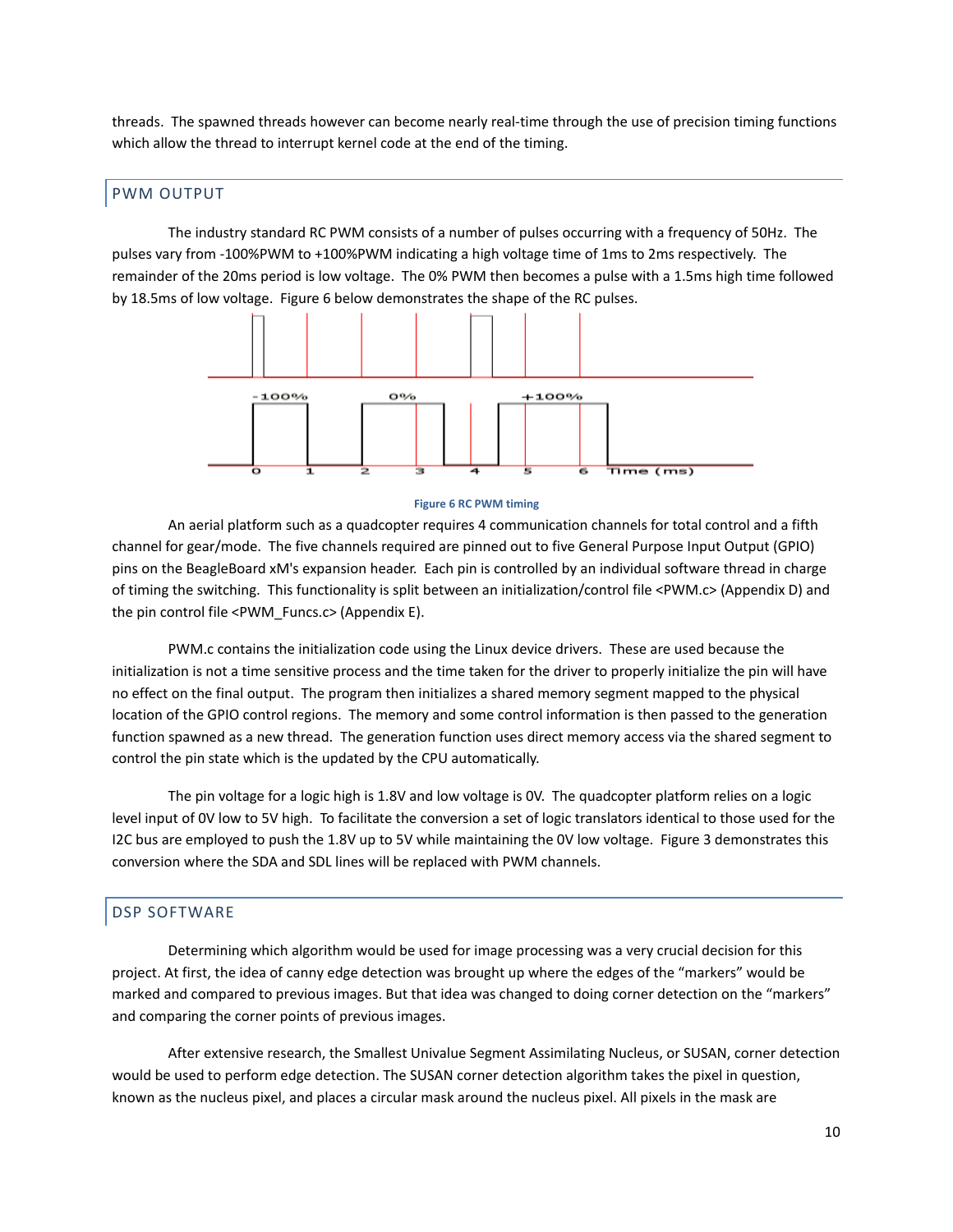compared to the nucleus pixel and if that pixel's brightness matches the nucleus pixel's brightness it is marked in the mask as the "USAN". **Invalid source specified.** Using the USAN, corners can be determined by marking where the edges of the USAN meet. This is ideal because every pixel doesn't need to be tested as the nucleus to find the corners; this will decrease processing time and processing usage.

Once the algorithm for image processing on the DSP was selected, code needed to be written and compiled for use on the DSP core. This proved to be a challenging task since there was a lack of knowledge when it came to interfacing with the DSP and the online documentation pertaining to this task are scattered. It was found out that the code for the DSP needed to be cross compiled on a host computer and then the compiled program is transferred to the Beagleboard for the DSP to run it. The first compiler that was tried was c6run since the Linux community had a guide to setting it up on the Beagleboard. Unfortunately, the host kernel version was not compatible with the version of c6run installed and there were missing required files. After that compiler failed and no quick solution was available it was decided to try another compiler since time was running out. The next compiler that was tried was CodeSourcery which needed a registration in order to obtain the software. But the email that provided a link to the software download never came and time was short.

There were factors that caused delays in the project which caused the DSP part of the project to fall behind schedule. First, going into this project there was a lack of knowledge in the team pertaining to DSP chips and how to program them. Another factor that caused delay was learning how the camera module and DSP interfaces with each other. This was crucial research so that when the cross compiler was properly set up on the Beagleboard writing the image processing code could begin immediately. Getting a working cross compiler on the Beagleboard and host computer was the next issue that caused the most delay in the project. This was supposed to be a quick step but took the most time due to compatibility issues with the host computer. Due to the lack of time, having the camera module directly interact with the DSP core was not possible with the given time left.

Instead, it was suggested by our advisor to use Video4Linux APIs to capture an image and to use a color distance algorithm as a proof of concept that it was possible to capture images on the Beagleboard and process them. The Video4Linux APIs utilize the DSP core by bringing in the data from the camera to the DSP core which then stores it into a memory buffer where the ARM core receives the data to be written. Since Video4Linux doesn't allow for direct processing of pixels on the DSP core the color distance algorithm is processed on the ARM core before the data was written.

Color distance algorithm was used because it is a color filter algorithm that calculates a pixel's closeness to the selected color by using a distance equation. It does this by first calculating the difference of each color component (the following code selects the color red).

 $DR = R0 - 255$ ;  $DG = G0 - 0$ ;  $DB = B0 - 0$ ;

Next it calculates the distance using the difference of the color components and the max value for the colors (255).

DISTANCE = 255 - FLOOR(SQRT(DR \* DR + DG \* DG + DB \* DB)); IF(DISTANCE < 0){DISTANCE = 0;}

Then it updates the pixel to the distance calculated and the weighted sums for the center, width, and height.

 $RO = DISTANCE$ ;  $GO = DISTANCE$ ;  $BO = DISTANCE$ ;  $SUMH = SUMH + ROW * DISTANCE$ ;  $SUMW = SUMW + COL * DISTANCE$ ;  $SUMD = SUMD + DISTANCE$ ;

This color distance process for the code is shown below in Figure 7.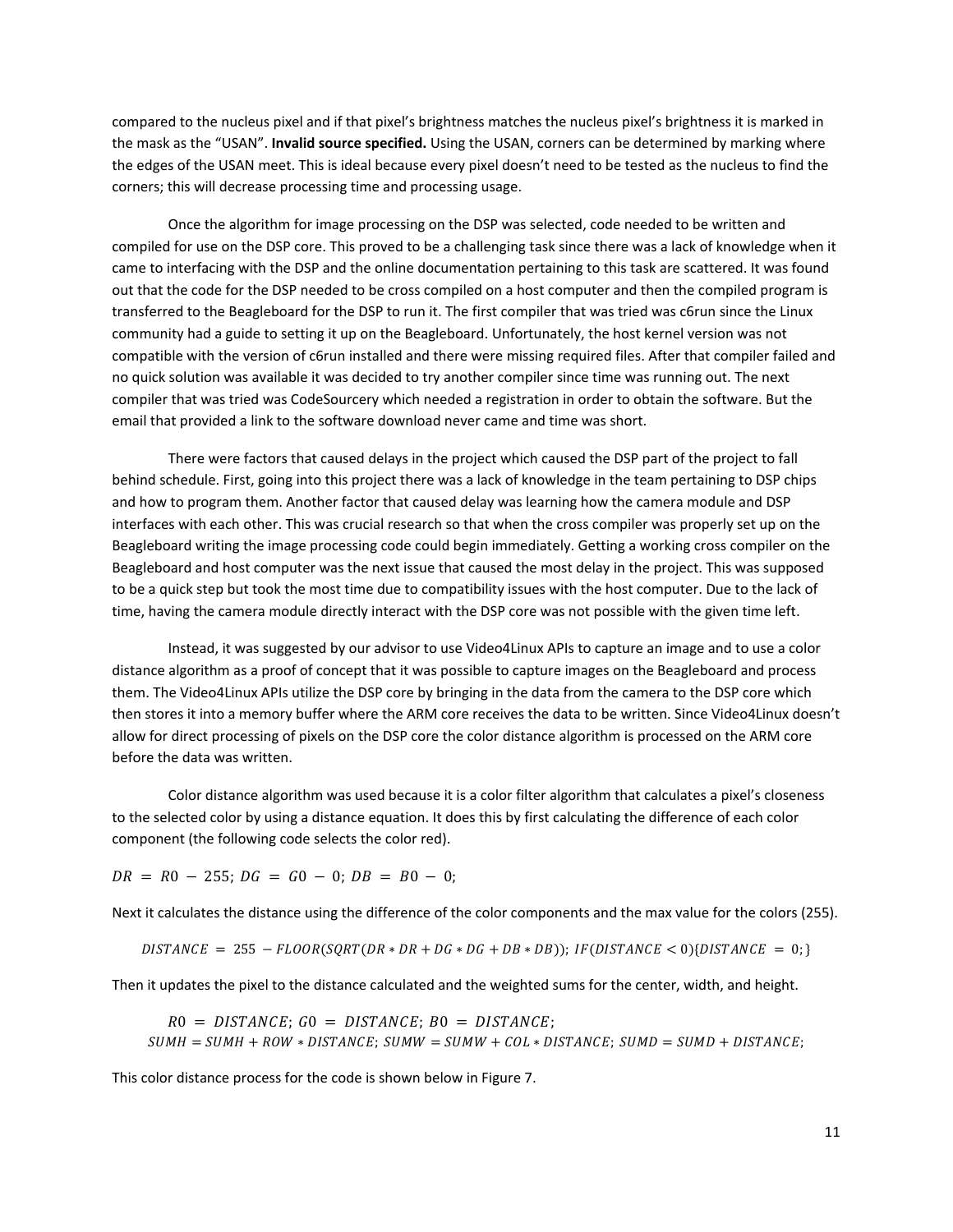

**Figure 7 Color Distance Process**

# COLOR DISTANCE RESULTS

The given code above filters all other colors except the color red. So when the code is ran on an image all pixels that are closer to the RGB value of 255,0,0 will appear "close" or be brighter and all pixels that are far away from the RGB value of 255,0,0 will appear "far" or darker. This is shown below in figure 8 where the left image is unfiltered and the right image is filtered with the color distance algorithm.



**Figure 8 Color Distance Results**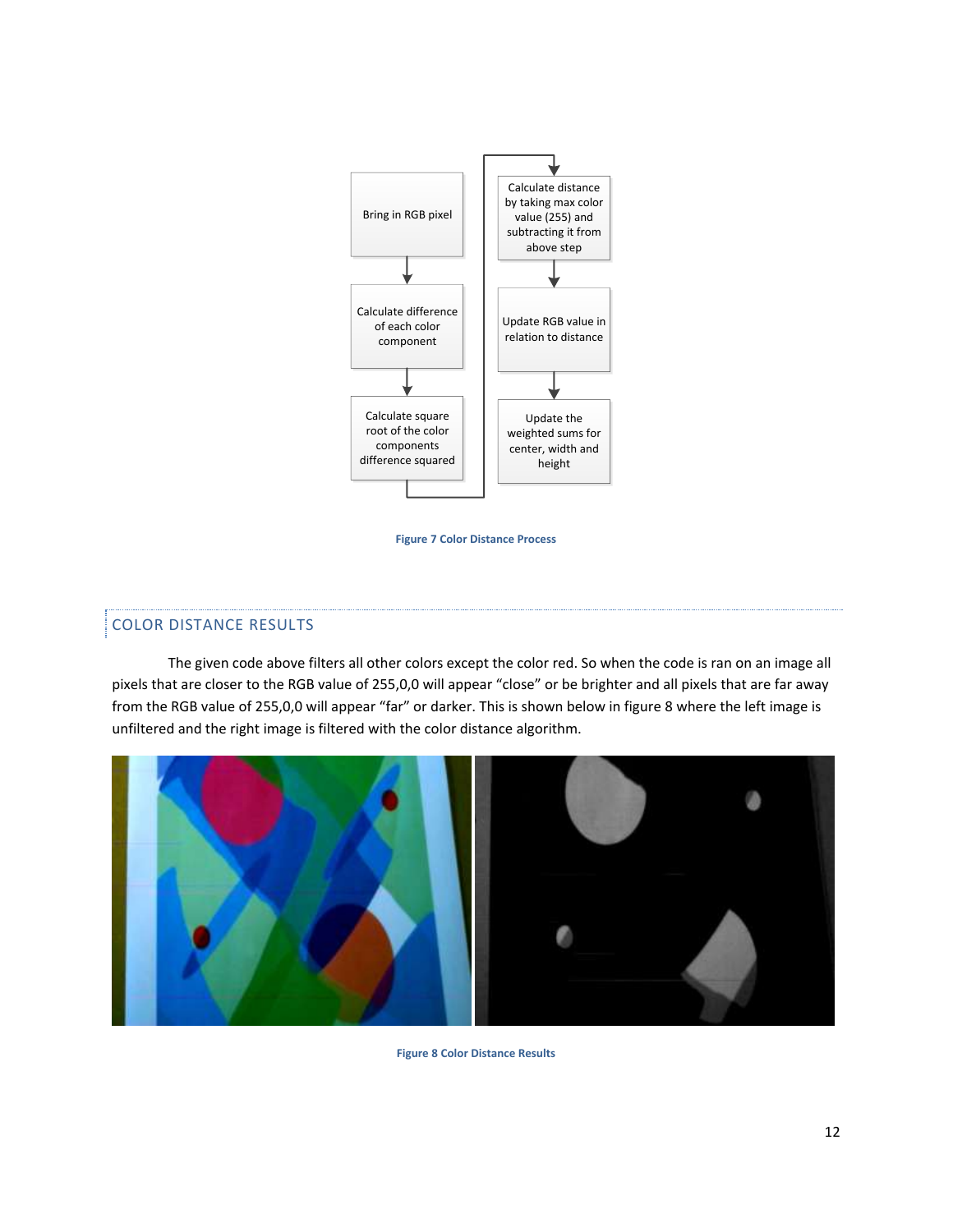# <span id="page-13-0"></span>PROGRESS TOWARDS COMPLETION

Currently the system is able to collect sensor information and accurately detect obstacles. The collision avoidance algorithm has not yet been started but the hardware and software systems are in place for an algorithm to be developed. Finally, the elimination of collisions due to human error is contingent upon obstacle avoidance and is therefore not yet achieved.

Despite not meeting the majority of goals for the project, significant progress has been made towards a platform which can avoid obstacles prior to human intervention. The following sections will discuss the progress achieved and not achieved in a number of key facets of the project.

# <span id="page-13-1"></span>SYSTEM INTEGRATION

The lack of prior work led to spending approximately half of project work time evaluating system components. Due to the magnitude of this project, special care was taken in evaluating all platform options and other components. Some components had a long lead time forcing the project to begin later than anticipated.

System integration work began in earnest upon receipt of the platform and other components. To date, the IR sensors have been mounted and interfaced with the BeagleBoard. However, a proper mounting method for the BeagleBoard has not been determined. Rotor guards have been fashioned to protect both people and the platform from collision. All systems currently can run off of the on board battery with the use of the switching regulator. The PWM outputs are ready to be interfaced with the flight controller upon completion of a collision avoidance algorithm.

# <span id="page-13-2"></span>SOFTWARE FUNCTIONS

The BeagleBoard offers great power and flexibility, which is the reason why the board was selected. However, the board excels at no particular function. Linux was chosen as the operating system on the platform to provide convenient interfaces for hardware devices, as well as the team's familiarity with the OS.

Angstrom Linux is the default distribution for the BeagleBoard-xM so it was the distribution of choice, providing full hardware support for the board. Angstrom was used as a test bed for software code with the intention of moving code to a headless version of Linux at a later date to conserve power and increase computational speed. The Xenomai real-time framework was chosen after determining that the timing for PWM generation was required to be more accurate than could be provided by a non-real-time kernel. Differences in kernel revisions ensured that the process of patching a particular kernel with Xenomai would be long and arduous, but ultimately completed. Unfortunately Xenomai does not officially support the BeagleBoard-xM revision C that the project used and as such, no hardware external to the processor is functional.

PWM generation was originally a script which toggled pin outputs using the default GPIO hardware drivers provided by the Linux kernel. The waveforms generated by the script had a substantial amount of jitter and the script was migrated to a C program. However the C program suffered from similar amount of jitter due to there being no real-time functionality in the default kernel. The C program running identical code under the Xenomai framework performs exceptionally well and reduced the jitter the jitter to acceptable levels.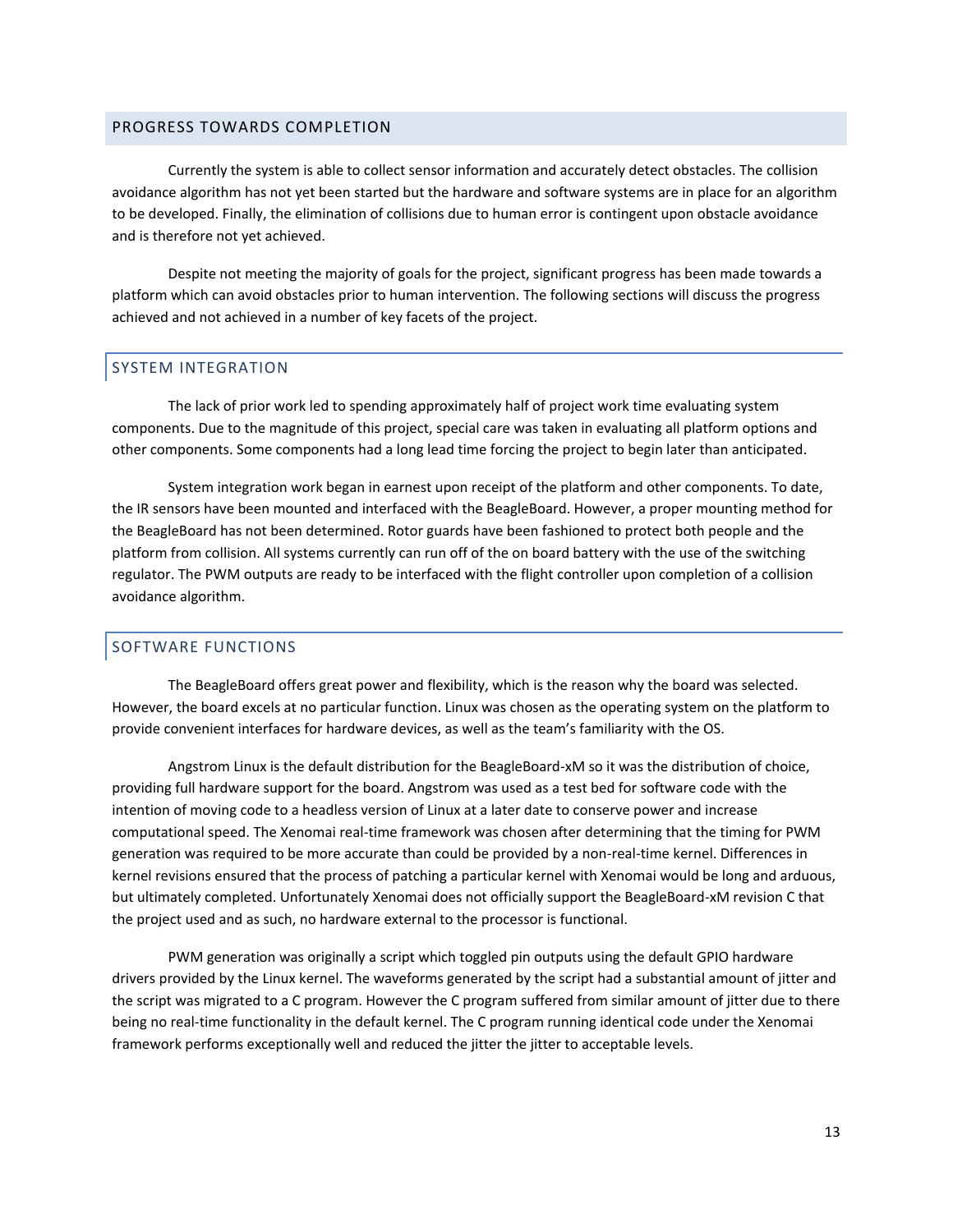I2C is functioning and sensor data can be acquired through C code that runs on the BeagleBoard. The I2C chain works and the level shifter works flawlessly. A few problems were encountered along the way with how the Linux kernel communicates over the I2C bus. These problems were rectified by using a logic analyzer to monitor the I2C bus traffic and diagnose the problem.

With the aid of the Xenomai real-time framework, the project has achieved real-time performance during PWM generation. The I2C code will also be able to run under Xenomai as real-time code, allowing for data to be acquired on a periodic basis. Communication with the DSP core, when complete, will also be initiated on a periodic basis, allowing for images and their information to be processed with minimal CPU overhead. As a whole, once every system component is fully assembled and integrated, there should be no issues running the platform control applications on a real-time periodic basis with accurate timing.  $1/50^{th}$  of a second would be a baseline for obstacle avoidance because of the 50Hz pulse rate of the RC PWM pulses. This time is the minimum possible response time due to the pulse rate of the RC PWM pulses.

# <span id="page-14-0"></span>FUTURE WORK

Although this project has not been completed, there is plenty of room for future work on the platform. This team was unable to mount the subsystems to the platform; this would be the next logical step for a new team. A majority of the time for this project was spent learning how to utilize the following functionality of the BeagleBoard that goes beyond standard Linux-based computing platforms: real-time RC PWM output, running code on an integrated DSP core, and I2C interfacing. Real-time PWM generation was initially believed to be an almost trivial script to toggle GPIO pins on the expansion header of the BeagleBoard, unfortunately the real-time PWM generation proved to be a difficult task. The difficulty to get a non-real-time Linux system to reliably output signals for platform control was no small feat. The discovery of the Xenomai real-time framework saved the PWM portion of the project and eventually allowed the project to adequately output PWM signals. Another timeconsuming problem was trying to run code on the DSP core. Since the BeagleBoard has an onboard DSP core, it was believed that interfacing code for image and signal processing would be a simple process, but it was not. There was no discovered way to directly interface to the DSP core, which provided a serious problem for the image processing portion of the project. Hopefully a new version of the Linux kernel that runs on the BeagleBoard will fix the DSP to ARM interface and easily allow code to run on the DSP core. The final problem the team encountered that went above a typical Linux platform was I2C interfacing. The I2C libraries included with Angstrom suffered from a lack of documentation that gave the team a rough time developing code to interface over the I2C bus. Although Linux is the team's ideal embedded OS, the BeagleBoard provided the aforementioned problems that took up a significant amount of time.

The documentation completed as part of the project should alleviate some of the problems of learning the new hardware and its limits. This team wanted to utilize the DSP to perform image processing necessary for this project. It is recommended for future groups to find a working cross compiler and complete the DSP implementation.

Once the hardware subsystems are mounted to the platform, the next step would be to integrate the software components presented in this project into a single program. The DSP code could then be loaded into the DSP core from the single program to provide image processing services required for object detection. It would be reasonable to expect the next project to completely finish the above software and hardware integration to fully provide an aerial platform to the electrical engineering department. Fly-by-wire controls replacing the standard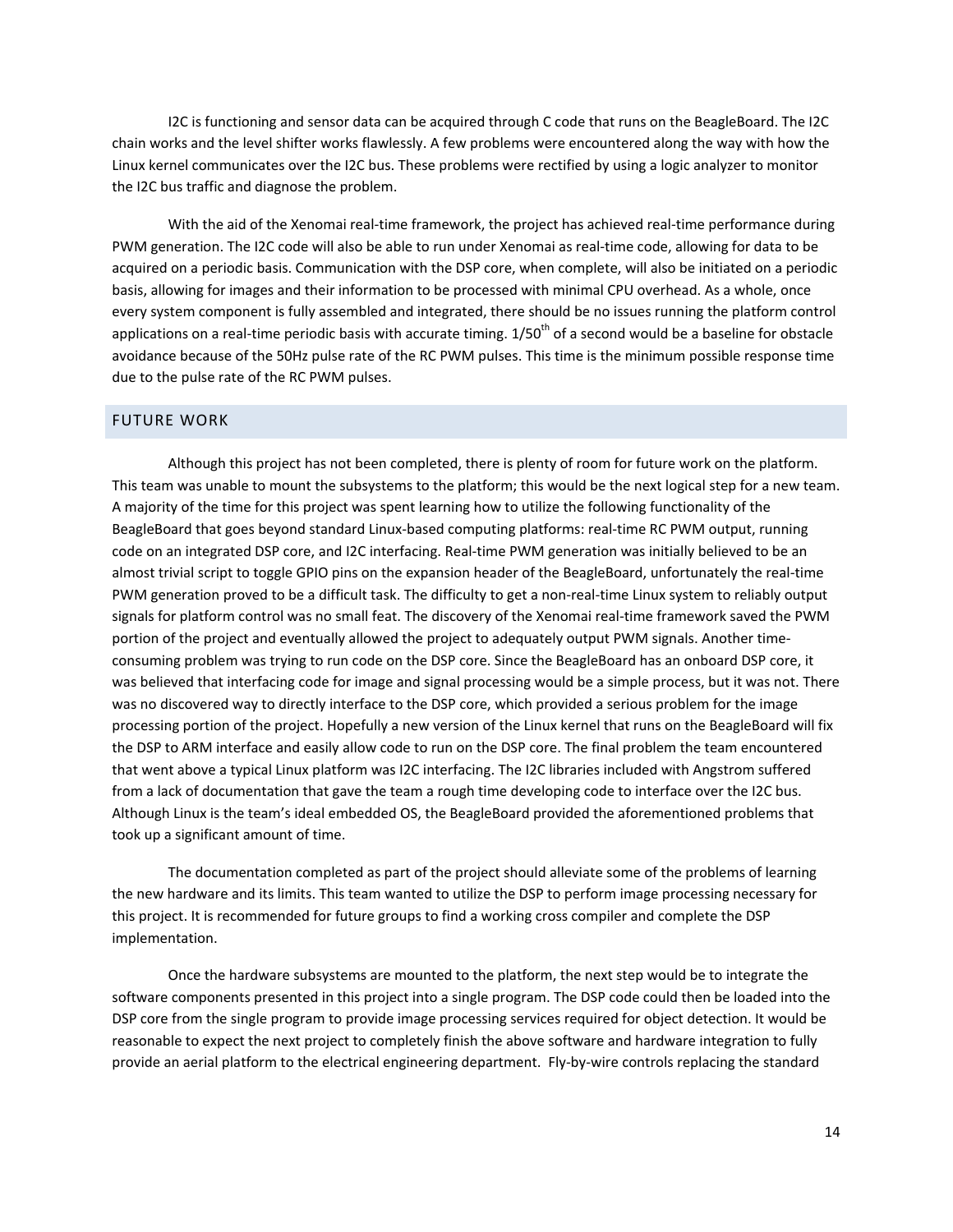transmitter/receiver combination with a laptop communicating with the BeagleBoard over a wireless communication protocol could be implemented as a test application for the quadcopter platform.

Following the integration described above, the platform will provide the department with an excellent source of future project topics including: aerial navigation and mapping, 3-dimensional localization, and aerial drones. These topics will be filled with new and exciting projects for future teams and provide further opportunity to expand the project possibilities at Bradley University.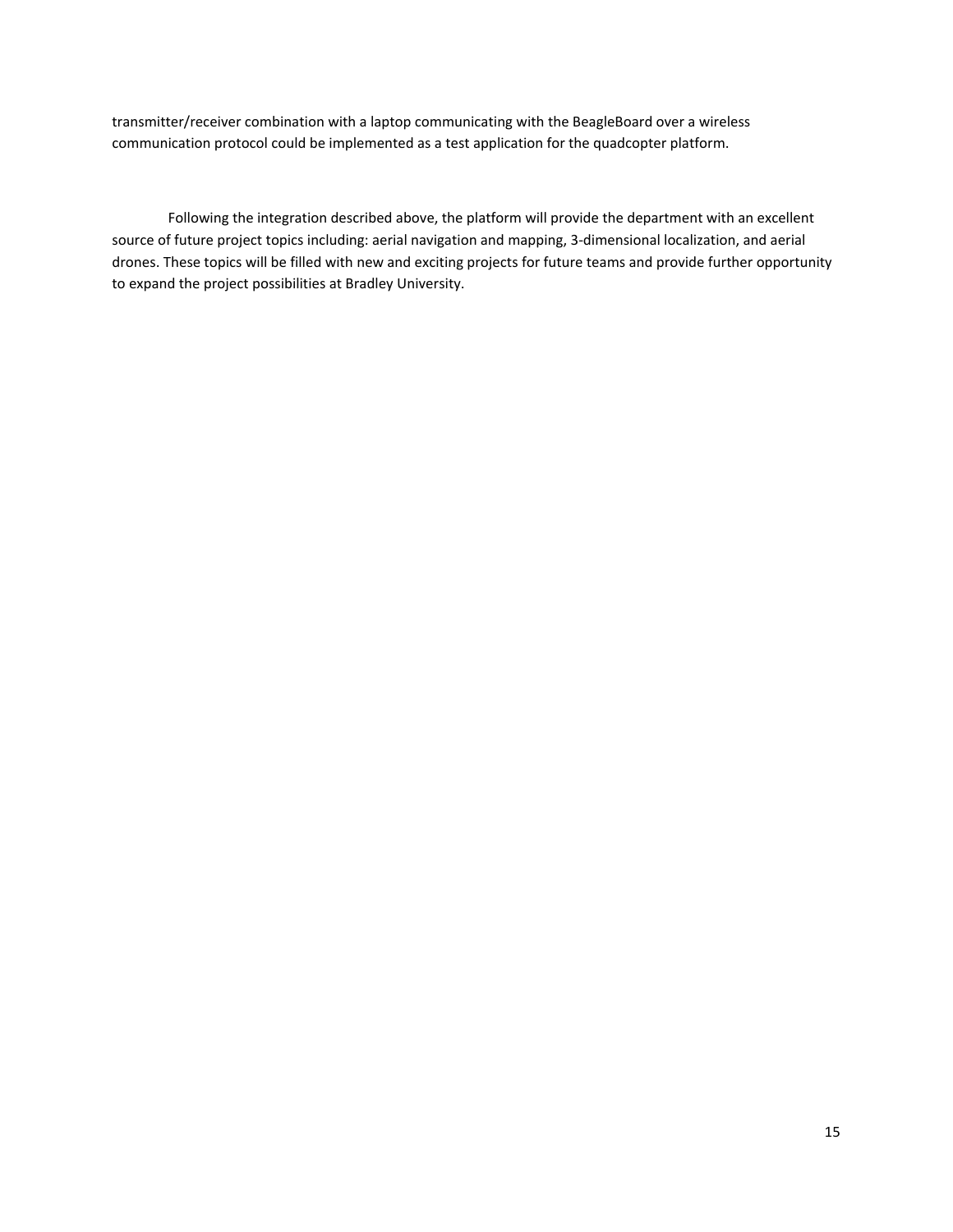# <span id="page-16-0"></span>REFERENCES

- <span id="page-16-1"></span>[1] Sparkfun. [Online].<http://www.sparkfun.com/products/8745>
- <span id="page-16-2"></span>[2] Eric. (2011, April) Physical Computing. [Online][. http://dm.risd.edu/courseblogs/7026-s11/how-to-linearize](http://dm.risd.edu/courseblogs/7026-s11/how-to-linearize-sharp-ir-sensor-data/)[sharp-ir-sensor-data/](http://dm.risd.edu/courseblogs/7026-s11/how-to-linearize-sharp-ir-sensor-data/)
- [3] (2010) XAircraft Wiki. [Online]. [http://www.xaircraft.com/wiki/X650\(en\)](http://www.xaircraft.com/wiki/X650(en))
- [4] (2006, December) SHARP. [Online][. http://www.sharpsma.com/webfm\\_send/1487](http://www.sharpsma.com/webfm_send/1487)
- [5] (2010, April) BeagleBoard. [Online][. http://beagleboard.org/static/BBxMSRM\\_latest.pdf](http://beagleboard.org/static/BBxMSRM_latest.pdf)
- [6] (2004, June) TI. [Online].<http://www.ti.com/lit/ug/slau124/slau124.pdf>
- [7] Leopard Imaging. [Online][. https://www.leopardimaging.com/uploads/LI\\_LBCM5M1\\_Camera\\_Board.pdf](https://www.leopardimaging.com/uploads/LI_LBCM5M1_Camera_Board.pdf)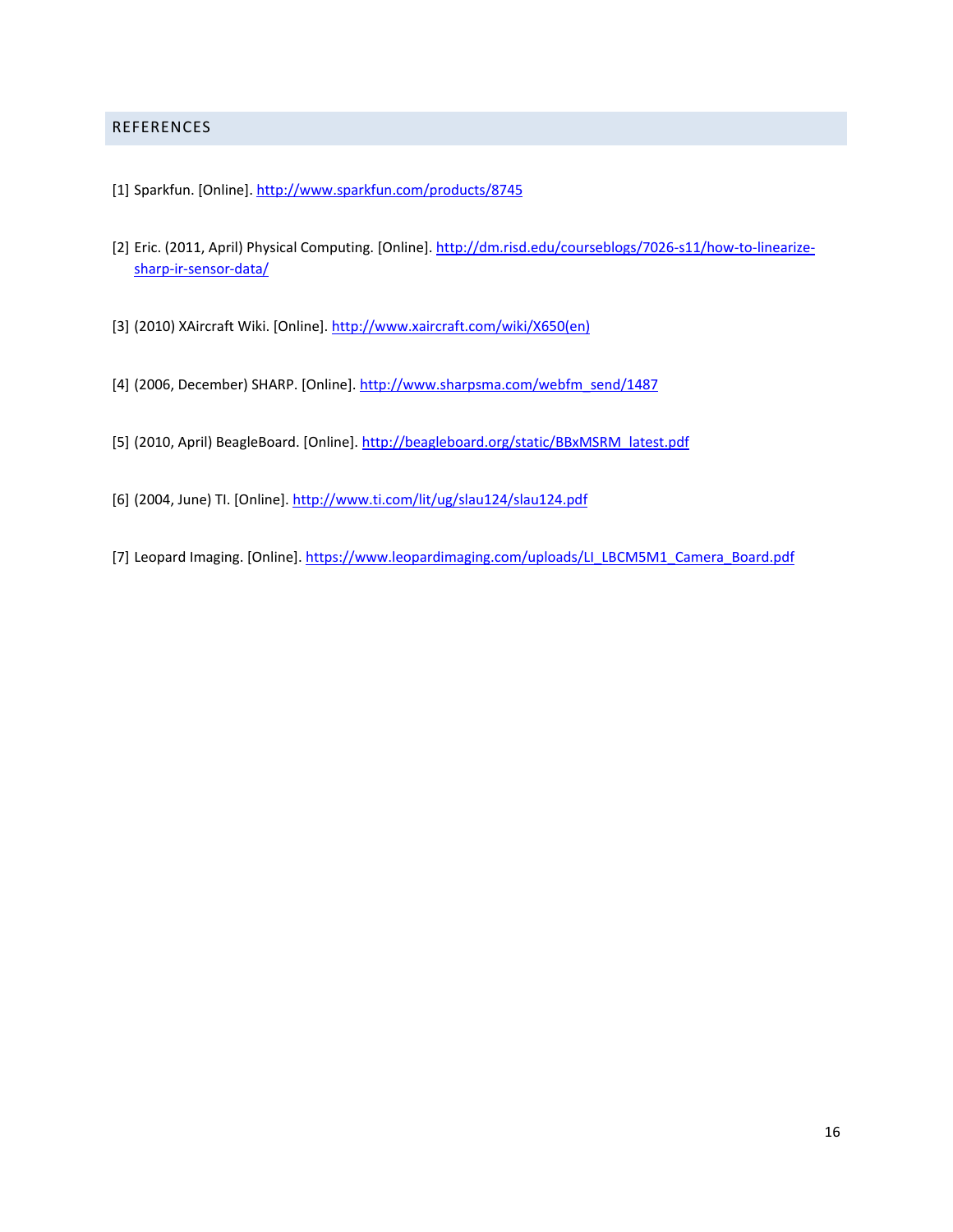<span id="page-17-0"></span>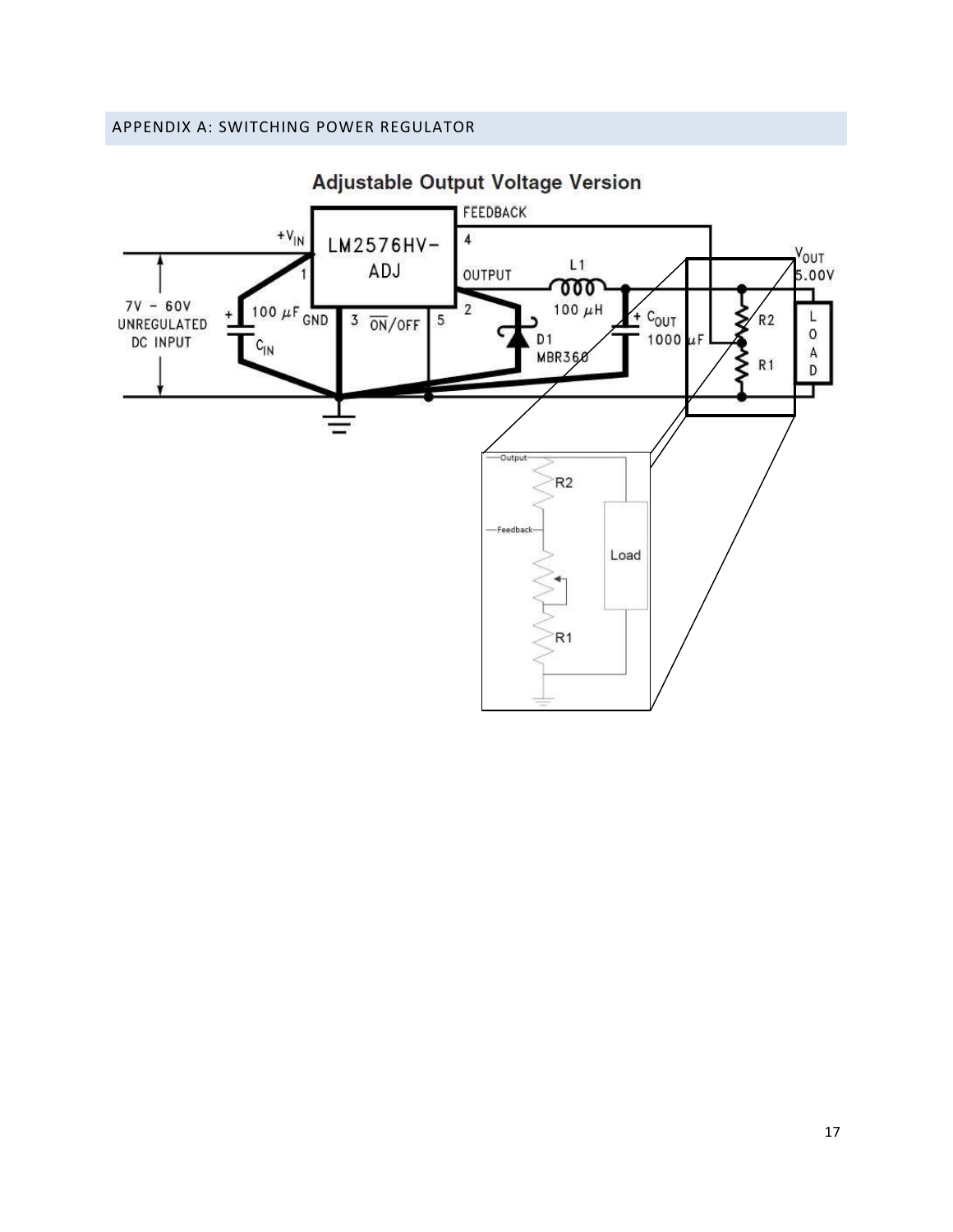# <span id="page-18-0"></span>APPENDIX B: I2C TRANSLATOR

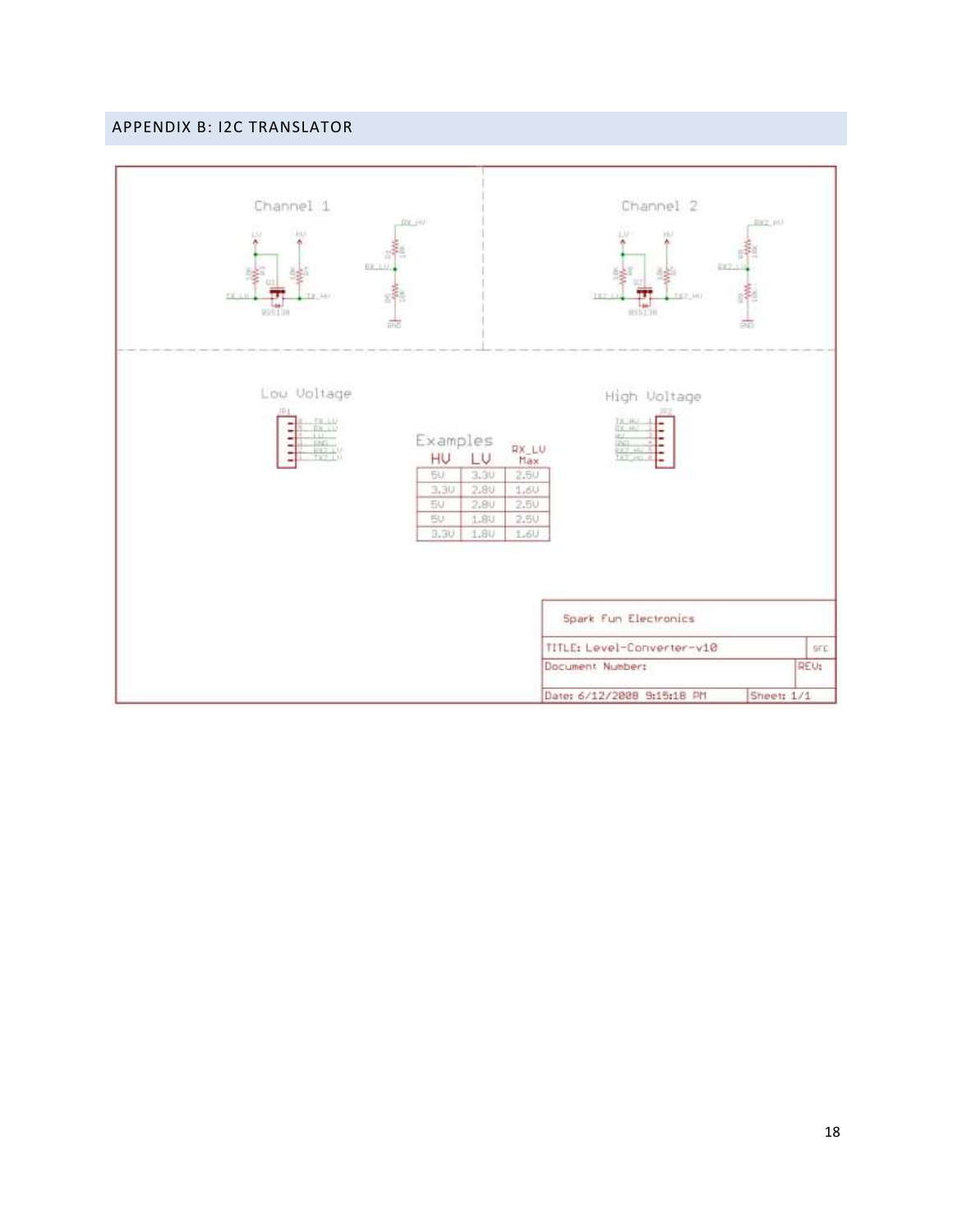# <span id="page-19-0"></span>APPENDIX C: I2CTEST

```
//#include <glib.h>
//#include <glib/gprintf.h>
#include <errno.h>
#include <string.h>
#include <stdio.h>#include <stdlib.h>
#include <unistd.h>
#include <linux/i2c-dev.h>
#include <sys/ioctl.h>
#include <sys/types.h>
#include <sys/stat.h>
#include <fcntl.h>
double lookup (float input);
int main(void) {
     int file;
     char filename[40];
     const char *buffer;
    int addr = 0x4b; //0b00101001; // The I2C address of the ADC
     sprintf(filename,"/dev/i2c-2");
    if ((file = open(filename, 0 RDWR)) < 0) {
        printf("Failed to open the bus.");
        \frac{1}{x} ERROR HANDLING; you can check errno to see what went wrong \frac{x}{x}ext(1):
     }
    if (ioctl(file, I2C SLAVE, addr) < 0) {
         printf("Failed to acquire bus access and/or talk to slave.\n");
         /* ERROR HANDLING; you can check errno to see what went wrong */
        exit(1); }
    char buf[10] = \{0\};
     float data;
     char channel;
      int i;
while(1) {
    for(i = 0; i < 6; i + 1) {
            buf[0] = 0b10010110;if (write(file, buf, 1) != 1) {
         /* ERROR HANDLING: i2c transaction failed */
        printf("Failed to write to the i2c bus.\n \cdot \n \cdot");
         buffer = strerror(errno);
         printf(buffer);
         printf("%d\n\n",i);
            }
            switch(i){
                   case 0:
                         buf[0] = 0b10000100;break;
                   case 1:
                        buf[0] = 0b11000100;break;
```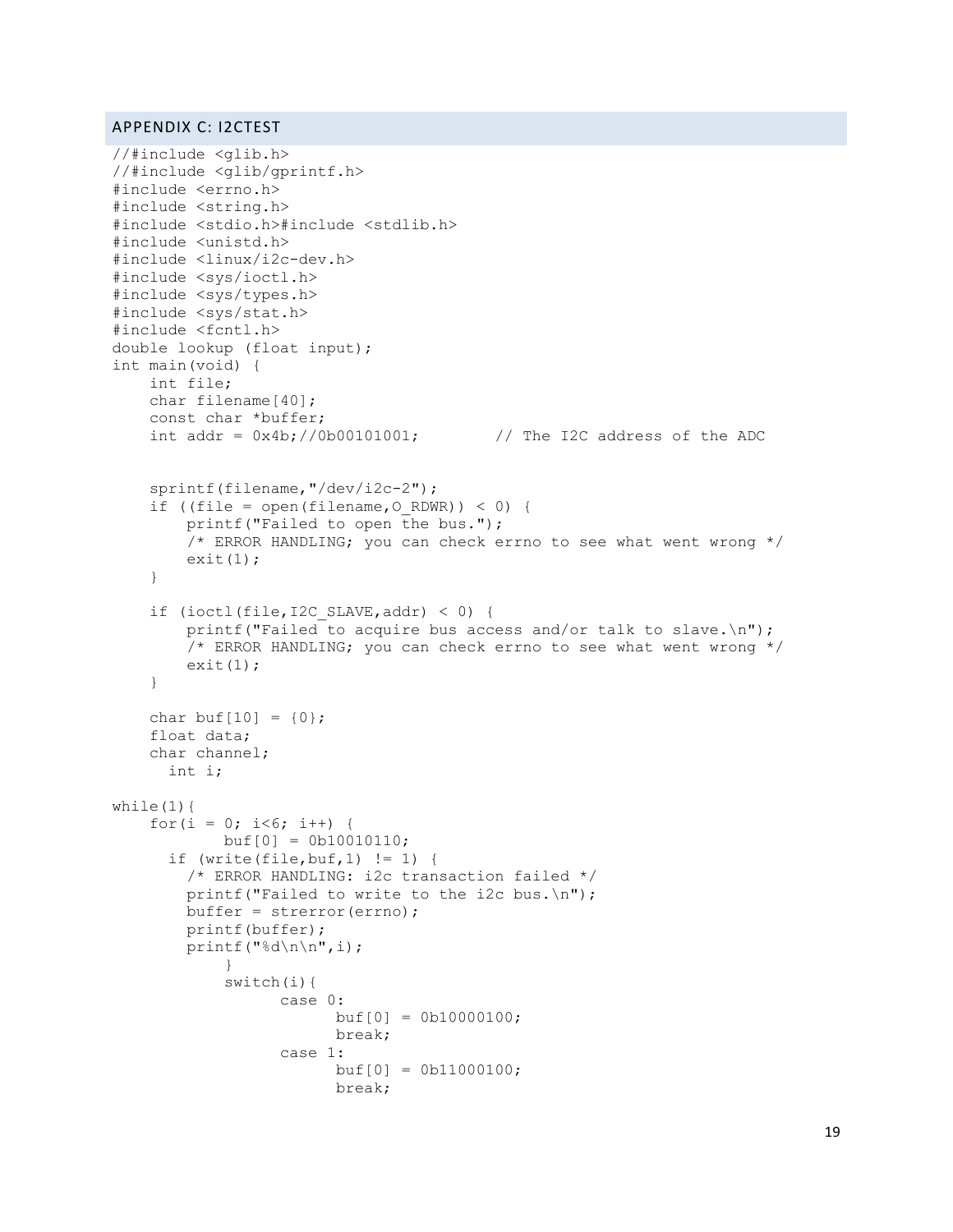```
case 2:
                         buf[0] = 0b10010100;break;
                   case 3:
                         buf[0] = 0b11010100;break;
                   case 4:
                         buf[0] = 0b10100100;break;
                   case 5:
                         buf[0] = 0b11100100;break;
             }if (write(file,buf,1) != 1) {
         /* ERROR HANDLING: i2c transaction failed */
         printf("Failed to write to the i2c bus.\n");
         buffer = strerror(errno);
         printf(buffer);
         printf("%d\n\n",i);
            }
         // Using I2C Read
            buf[0] = 0b10010111;write(file,buf,1);
        if (\text{read}(\text{file}, \text{buf}, 2) != 2) /* ERROR HANDLING: i2c transaction failed */
             printf("Failed to read from the i2c bus.\n");
            buffer = strerror(errno); printf(buffer);
            printf("\n\t\frac{\n}{\n}");
         } else {
            data = (float)(huf[0] & 0b00001111)<< 8) +buf[1];
             data = data/4096*5;
             channel = i; //((buf[1] & 0b00110000) >>4);
             printf("Channel %02d Data: %02f cm: %01f\n",channel,data, 
lookup(data));
         }
     }
      printf("\n\langle n \rangle n);
    //unsigned char reg = 0x10; // Device register to access
    //buf[0] = req; sleep(1); 
}
}
double lookup (float input){
if (input >= 2.8)
      return 0;
else if(input >= 2.53)
      return ((15-20)/(2.75-2.53))*(input-2.53) + 15;else if(input >=2)
      return ((20-30)/(2.53-2))*(input-2) + 20;else if(input >=1.53)
      return ((30-40)/(2-1.53))*(input-1.53) + 30;
else if(input >=1.25)
      return ((40-50)/(1.53-1.25))*(input-1.25) + 40;else if(input >=1.1)
      return ((50-60)/(1.25-1.1))*(input-1.1) + 50;else if(input >= .9)
```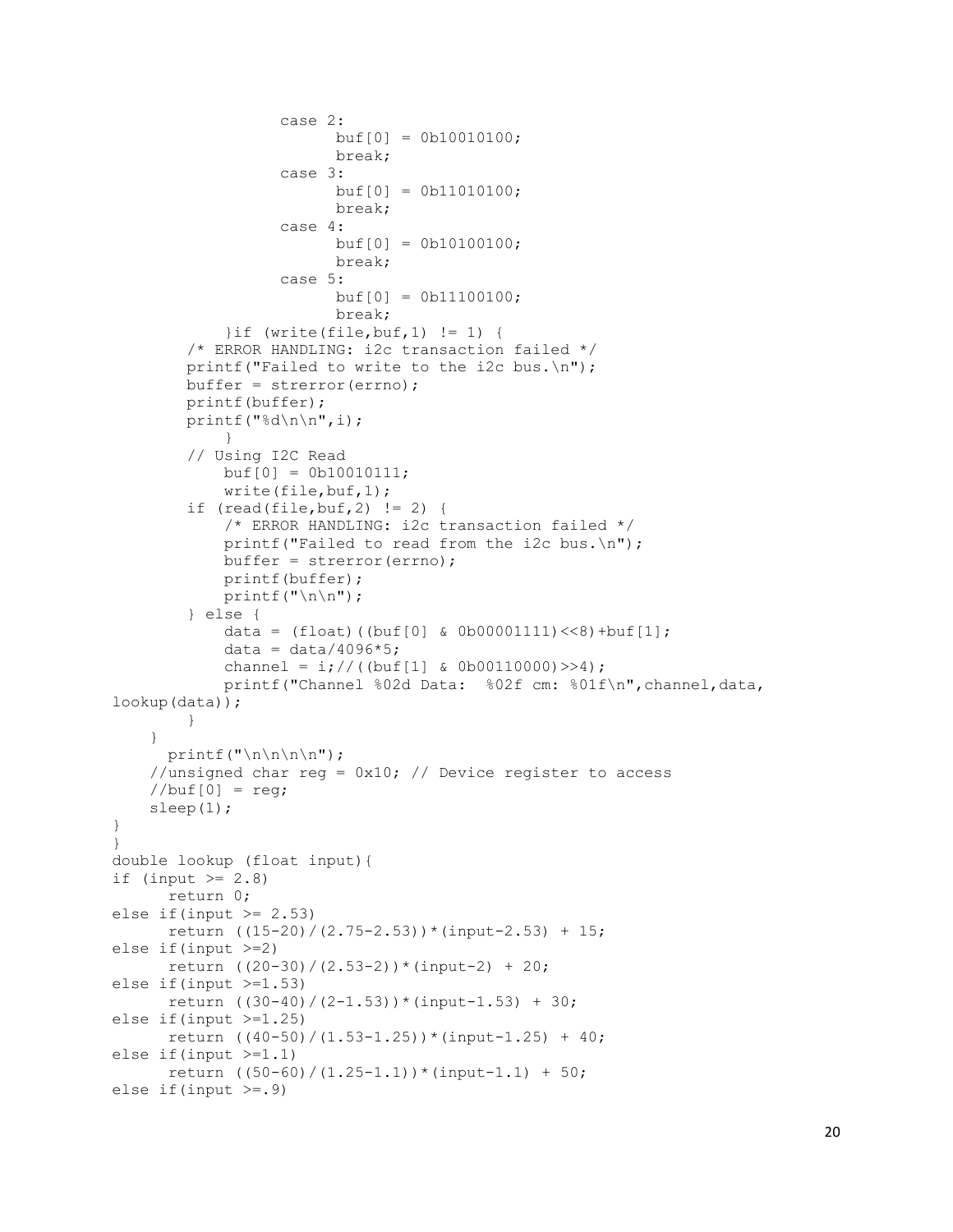```
return ((60-70)/(1.1-.9))*(input-.9) + 60;
else if(input >=.8)
      return ((70-80)/(.9-.8))*(input-.8) + 70;
else if(input >=.7)
     return ((80-90)/(.8-.7))*(input-.7) + 80;
else if(input >=.65)
     return ((90-100)/(.7-.65))*(input-.65) + 90;
else if(input >=.6)
     return ((100-110)/(.65-.6))*(input-.6) + 100;
else if(input >=.55)
     return ((110-120)/(.6-.55))*(input-.55) + 110;
else if(input >=.51)
     return ((120-130)/(.55-.51))*(input-.51) + 120;
else if(input >=.46)
      return ((130-140)/(.51-.46))*(input-.46) + 130;
else if(input >= .45)
      return ((140-150)/(.46-.45))*(input-.45) + 140;
else
     return 155;
}
```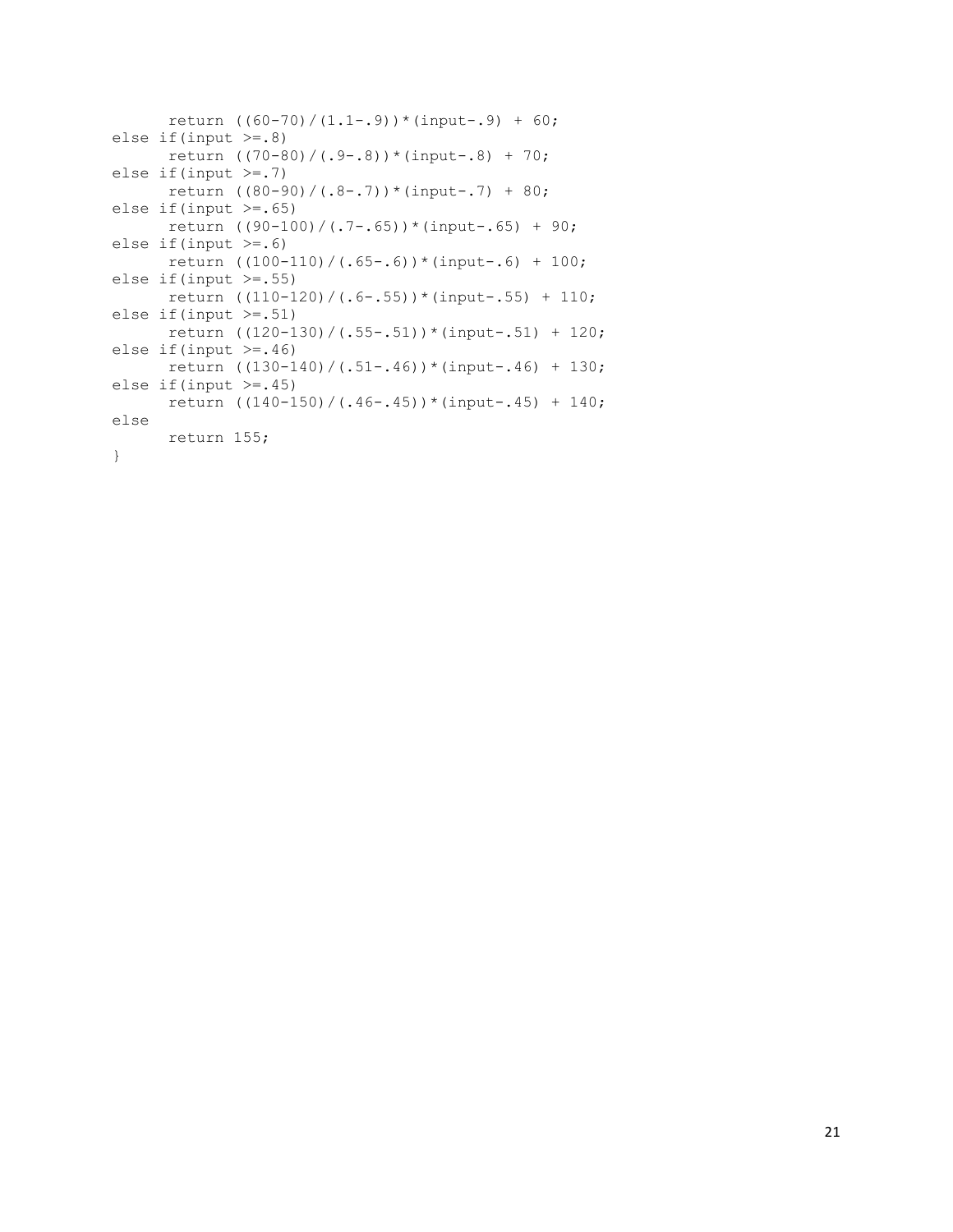# <span id="page-22-0"></span>APPENDIX D: PWM.C

/\* Beagleboard PWM Driver Program -PWM.c Startup/Initialization -PWM Funcs.c PWM Generation Routine =======PWM.c======= Copyleft Bradley Bergerhouse Bradley University March 22, 2012 bbergerhouse@mail.bradley.edu \*/ #include <sys/shm.h> #include <sys/mman.h> #include <stdio.h> #include <string.h> #include <stdlib.h> #include <pthread.h> #include <unistd.h> #include <time.h> #include <fcntl.h> #include <sys/types.h> #include <sys/stat.h> #include"PWM\_Funcs.c" /\* Pin 1 1.8V Pin 2 5V Pin 3 139 Y Pin 4 144 N Pin 5 138 Y Pin 6 146 N Pin 7 137 Y Pin 8 143 N Pin 9 136 Y Pin 10 145 N Pin 11 135 Y Pin 12 158 Y Pin 13 134 Y Pin 14 162 Y Pin 15 133 Y Pin 16 161 Y Pin 17 132 Y Pin 18 159 Y Pin 19 131 Y Pin 20 156 Y Pin 21 130 Y Pin 22 157 Y Pin 23 183 N Pin 24 168 N Pin 25 REGEN Pin 26 nRESET Pin 27 GND Pin 28 GND

the GPIO pins consist wholely of pins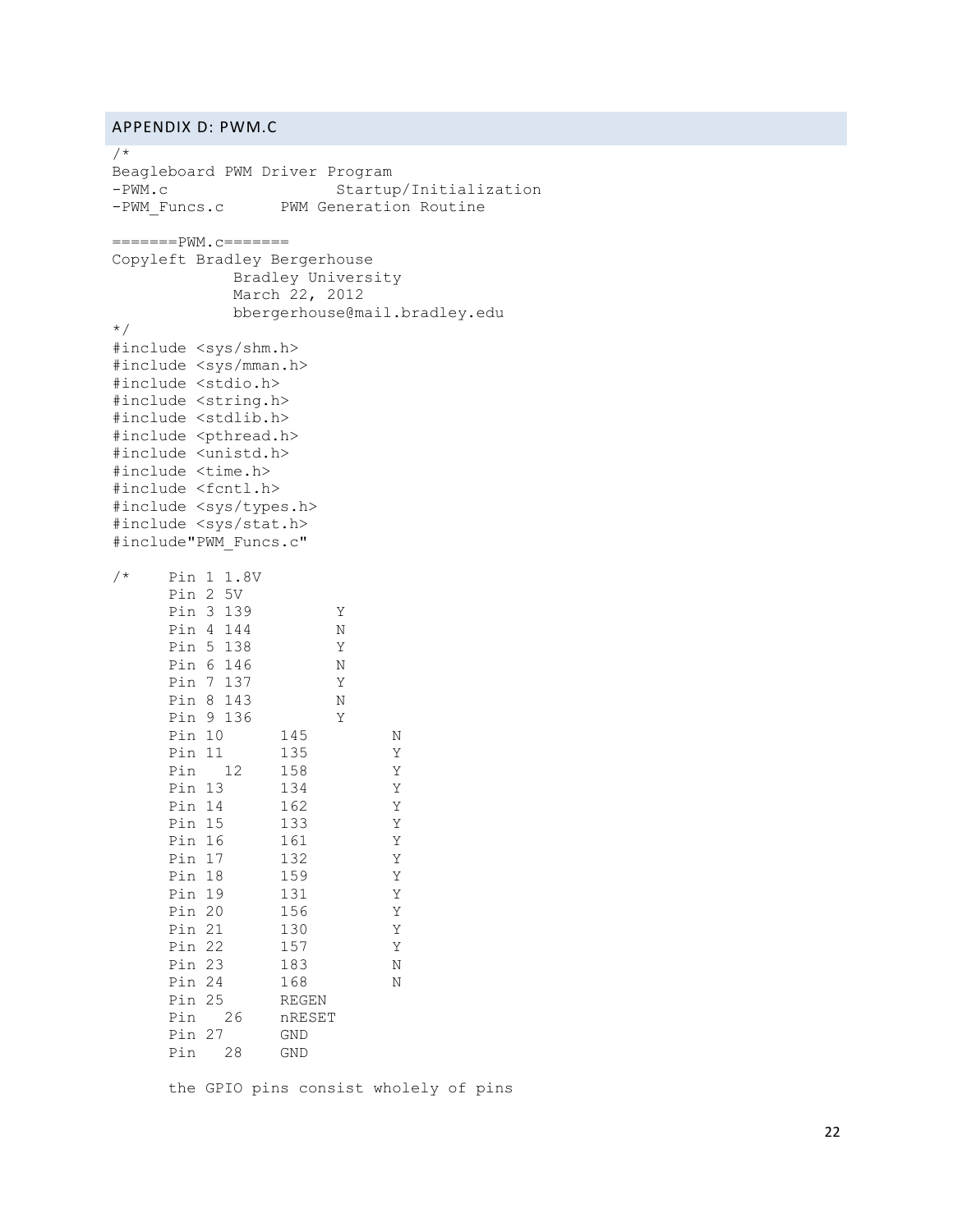```
on the 5th and 6th gpio chips. These
      chips service CPU pins 128 to 191.
      we will use Chip 5 which services pins
     128 to 159. PWM channels will be assigned
      accordingly.
*/
enum CHANNEL
{
      PWM_T,
     PWM_R,
     PWM_A,
     PWM_E,
     PWM_G
};
/*
Some useful #defines for information
used to generate the signals.
NUMCHAN - Number of PWM channels
DELAY - Delay between a data change
                   and pin update under Angstrom
PWMPERIOD - Total time (ns) in a pulse period
ZEROPCT - Time logic high for 0% PWM
PHUNDRED - Time logic high for +100% PWM
NHUNDRED - Time logic high for -100% PWM
*/
#define NUMCHAN 5
#define DELAY 250000
#define PWMPERIOD 20000000
#define ZEROPCT 2000000 - DELAY
#define PHUNDRED 2500000 - DELAY
#define NHUNDRED 1500000 - DELAY
int main()
{
     int i=0,j,k,l, segID, md;
     char str[125];
     char* mem;
      /*Channels in order
        0-T 1-R 2-A 3-E 4-G*/
      /*create shared memory segment for communication*/
      segID = shmget(IPC_PRIVATE, NUMCHAN + 1, S_IRUSR | S_IWUSR);
     mem = (char *) shmat(segID, NULL, 0);time info PWM[NUMCHAN] = {{PWM T, ZEROPCT, PWMPERIOD - ZEROPCT, 144,
mem},
                                            {PWM_R, ZEROPCT, PWMPERIOD -
ZEROPCT, 138, mem},
                                           {PWM_A, ZEROPCT, PWMPERIOD -
ZEROPCT, 146, mem},
                                           {PWM_E, NHUNDRED, PWMPERIOD -
NHUNDRED, 137, mem},
                                           {PWM_G, ZEROPCT, PWMPERIOD -
ZEROPCT, 143, mem}};
```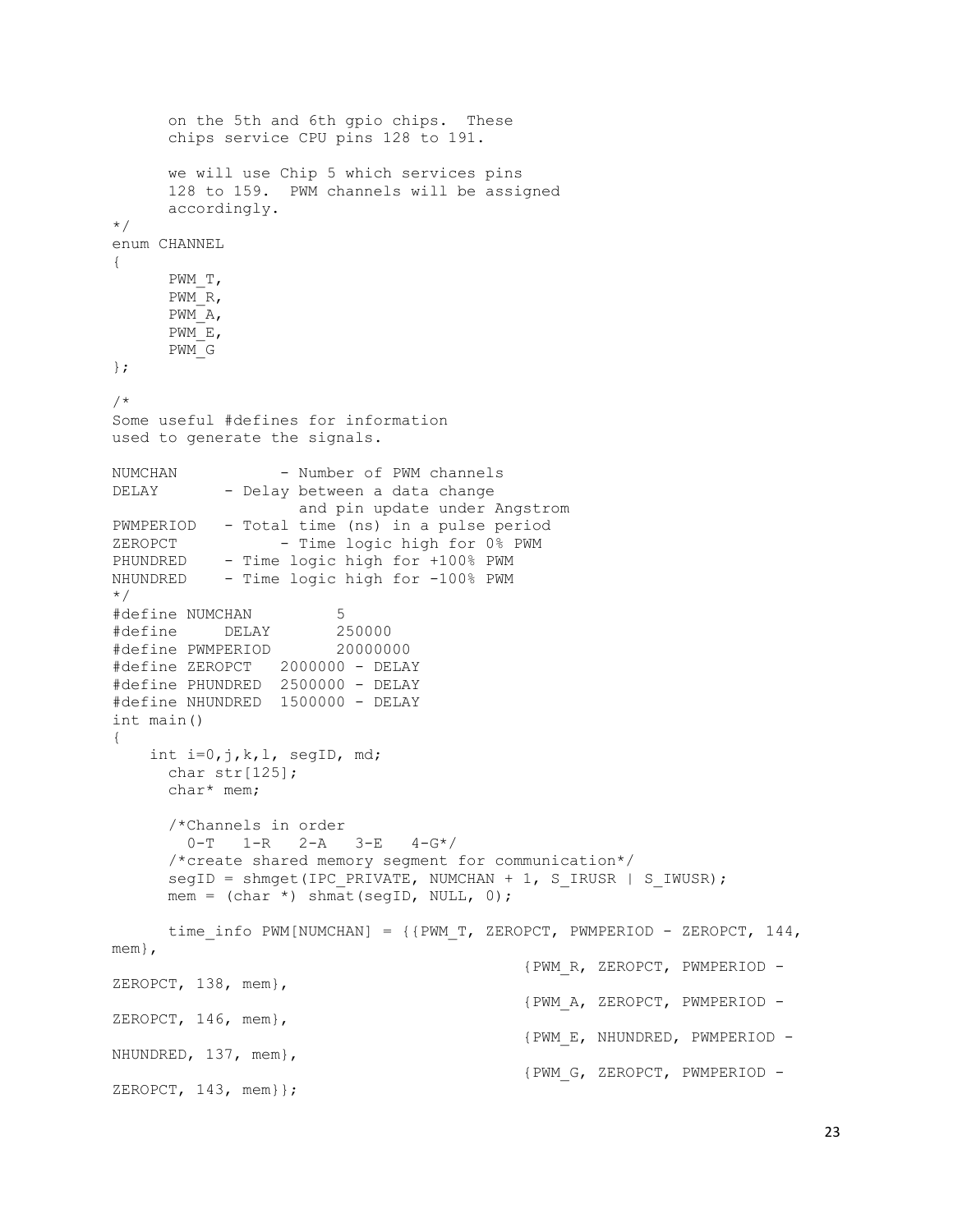```
pthread t PWM Thread [NUMCHAN];
      /*open gpio ports for writing
         do this through the kernel driver because
         this is not a timing specific function*/
      j = open("/sys/class/gpio/export", O_WRONLY);
      for(i = 0; i < NUMCHAN; ++i) {
            sprintf(str, "%d", PWM[i].GPIO);
            puts(str);
            write(j, str, 3);
            sprintf(str, "/sys/class/gpio/gpio%d/direction", PWM[i].GPIO);
            k = open(str, O_WRONLY);
            write(k, "out", sizeof("out"));
            close(k);
      }
      close(j);
      puts("Exported channels.");
      /*start a thread for each PWM channel*/
      /*in the future a pointer to the specific
         pin's address should be sent as part of the PWM struct*/
      for(i = 0; i < NUMCHAN; ++i)
            pthread create(&PWM_Thread[i], NULL, pwm, (void*)&PWM[i]);
      puts("Started Threads. Mapping Memory");
      md = open(''/dev/mem'', ORDWR | OSYNC);volatile ulong *gpio;
      gpio = (ulong*) mmap(NULL, 0x10000, PROT_READ | PROT_WRITE, MAP_SHARED, 
md, 0x49050000);
      if(qpio == MAP FAILED)puts("Map Failure.");
      close(md);
      puts("Memory Mapped");
      while(1) {
            sleep(1);
            /*gpio 5 pwm values
            0000 0000 0001 1111 1010 1000 1001 0110 - 2074774
            0000 0000 0001 1111 1011 0100 0100 1110 - 2077774
            0000 0000 0001 1111 1010 1100 0111 1110 - 2075774
            changing bits
            0000 0000 0000 0000 0001 1100 1111 1000*/
            printf("GPIO Chip 5 : %o\n", gpio[0x6038/4]);
     }
      shmdt(mem);
      shmctl(segID, IPC RMID, NULL);
```
}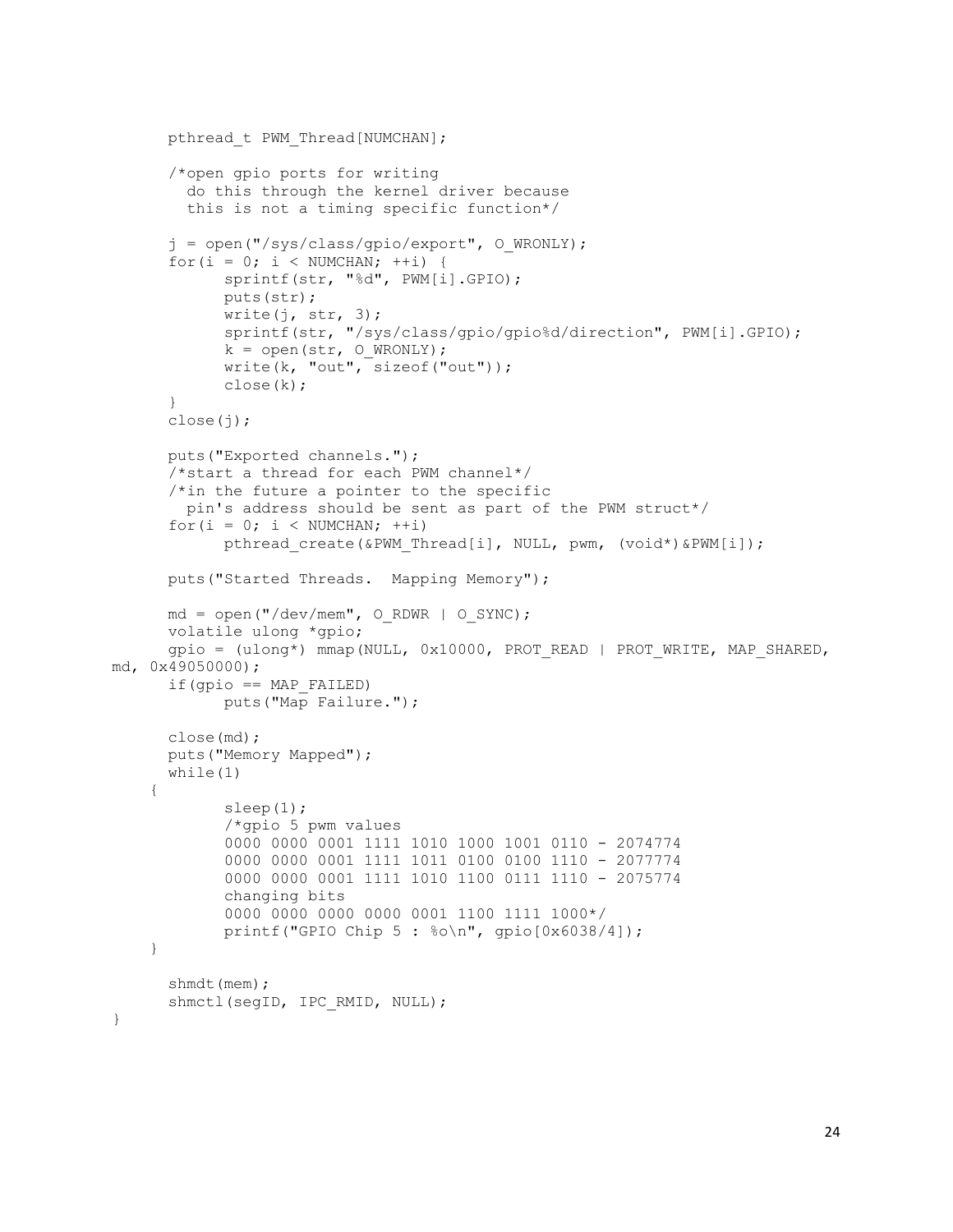# <span id="page-25-0"></span>APPENDIX E: PWM\_FUNCS.C

```
/*
Beagleboard PWM Driver Program
-PWM.c Startup/Initialization
-PWM_Funcs.c PWM Generation Routine
=======PWM_Funcs.c=======
Copyleft Bradley Bergerhouse
            Bradley University
            March 22, 2012
            bbergerhouse@mail.bradley.edu*/
#include <sys/shm.h>
#include <sys/stat.h>
#include <sys/mman.h>
#include <stdio.h>
#include <pthread.h>
#include <time.h>
#include <fcntl.h>
#include <sys/types.h>
#include <sys/stat.h>
#define NUMCHAN 5
/*qpio[0x6038/4] == gpio chip 5*/typedef struct
{
     char channel;
   long int time h;
     long int time_l;
     int GPIO;
      char* mem;
     ulong* gpbf;
}time_info;
/*
Rudimentary lock/unlock functions for the shared memory segment
By reading the memory at m[NUMCHAN] it is possible to determine
which channel has "locked" the memory. This lock system relies
on good coding practices of locking/unlocking suring modifications
m[c] whether or not the channel \{c = 0 to NUMCHAN - 1} has locked
a the segment. This is currently not used in any fashion but may
be useful in the future.
*/
void lock(int c, char * m) {
     m[NUMCHAN] = c + 1;m[c] = 1;}
void ulock(int c, char * m) {
     m[c] = 0;m[NUMCHAN] = 0;}
```